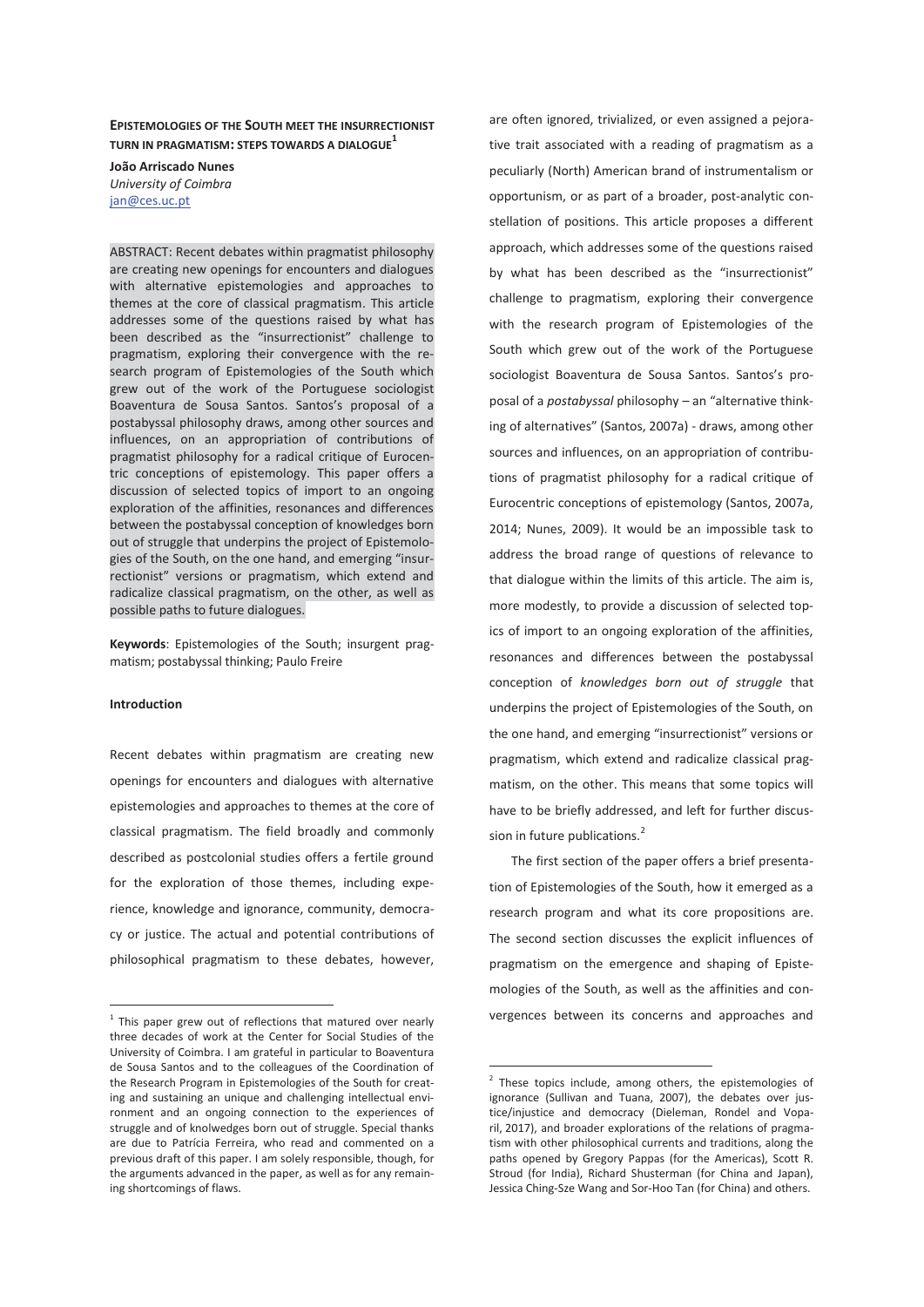those of recent engagements within pragmatist philosophy with Alain Locke's critical pragmatism and with the "insurrectionist challenge" to classical pragmatism. José Medina's recent work provides a focus on how these concerns have been answered through the move from classical to pragmatic pluralism and subsequently to an insurrectionist approach. The third section discusses in more detail the insurrectionist challenge to pragmatism, drawing on the work of Leonard Harris, and the convergences as well as the differences between knowledges born out of struggle and philosophy born out of struggle. The fourth and final section draws on the work of Paulo Freire – an author influenced by Deweyan pragmatism and a major reference of Epistemologies of the South for a general commentary on how to open up the pathways to further dialogues between pragmatism and ES.

#### **Epistemologies of the South: a guided tour**

Epistemologies of the South (ES) is currently the name of a research program that took shape through a diversity of projects and interventions in different regions of the world by a broad and diverse network of researchers, researcher-activists, activists and popular educators.<sup>3</sup> The program is hosted by the Center for Social Studies of the University of Coimbra, in Portugal. It builds on the work of Boaventura de Sousa Santos and on several collective and collaborative international projects he directed, of which two stand out: *Reinventing Social Emancipation* and *ALICE: Strange Mirrors, Unsuspected Lessons.*<sup>4</sup> Both projects gathered international research teams, including researchers and activists, who generated a substantial and innovative series of collections of case studies and other initiatives covering experiences of resistance, struggle and creation of alternatives to diverse forms of domination and oppression, tracing their links to the broader historical dynamics of imperial domination. These projects included experiences from Latin America, India, Africa, East Timor and Europe, covering themes such as the diversity of forms of knowledge, experiences in democracy and demodiversity, conceptions of, and struggles for, human dignity, law, justice and the state, alternative forms of economic activity, new forms of labor internationalism, the diversity of conceptions, idioms and practices related to health, suffering, healing and care, arts and aesthetic practices and the production of history and memory.<sup>5</sup>

According to Santos, "[t]he epistemologies of the South concern the production and validation of knowledges anchored in the experiences of resistance of all social groups that have systematically suffered injustice, oppression and destruction caused by capitalism, colonialism, and patriarchy" (2018a, 19). The South stands as a metaphor of the vast and diversified set of these experiences that, in different contexts and regions of the world, both in the geographic South and North, emerge from struggles and actions of resistance against imperial domination. In another formulation, the same author describes the South as the name of the unjust and unnecessary suffering that exists in the world, and the resistance and struggles against such suffering, in their multiple forms (Santos, 2014, 2018; Santos and Meneses, 2010, 2019).

The disqualification, invisibilization, silencing or suppression of the possibility of peoples, communities or collectives making and producing accounts of their own histories, based on their experiences and knowledges, places epistemological justice at the core of the resistance and struggle for dignity and recognition. The South can thus be redescribed as an epistemological South. The terms used to name this epistemological

-

 $\overline{a}$ 

<sup>&</sup>lt;sup>3</sup> For further information on the program see alice/ces.uc.pt. <sup>4</sup> *Reinventing Social Emancipation - EMANCIPA* (1999-2001) was funded by the MacArthur and Calouste Gulbenkian Foundations. *ALICE: Strange Mirrors, Unsuspected Lessons. Leading Europe to a new way of sharing the world experiences* (2011- 2016) was funded by the European Research Council. Both projects were hosted by the Center for Social Studies at the University of Coimbra.

<sup>&</sup>lt;sup>5</sup> The work coming out of the first project was published in several languages (Portuguese, Spanish, Italian and English). See Santos, 2005, 2006, 2007 and 2010. The contributions to the ALICE project are in the process of publication, with three volumes available in Portuguese, Spanish and English at the time of writing. See Santos and Meneses, 2019; Santos and Mendes, 2020; Santos and Martins, 2021.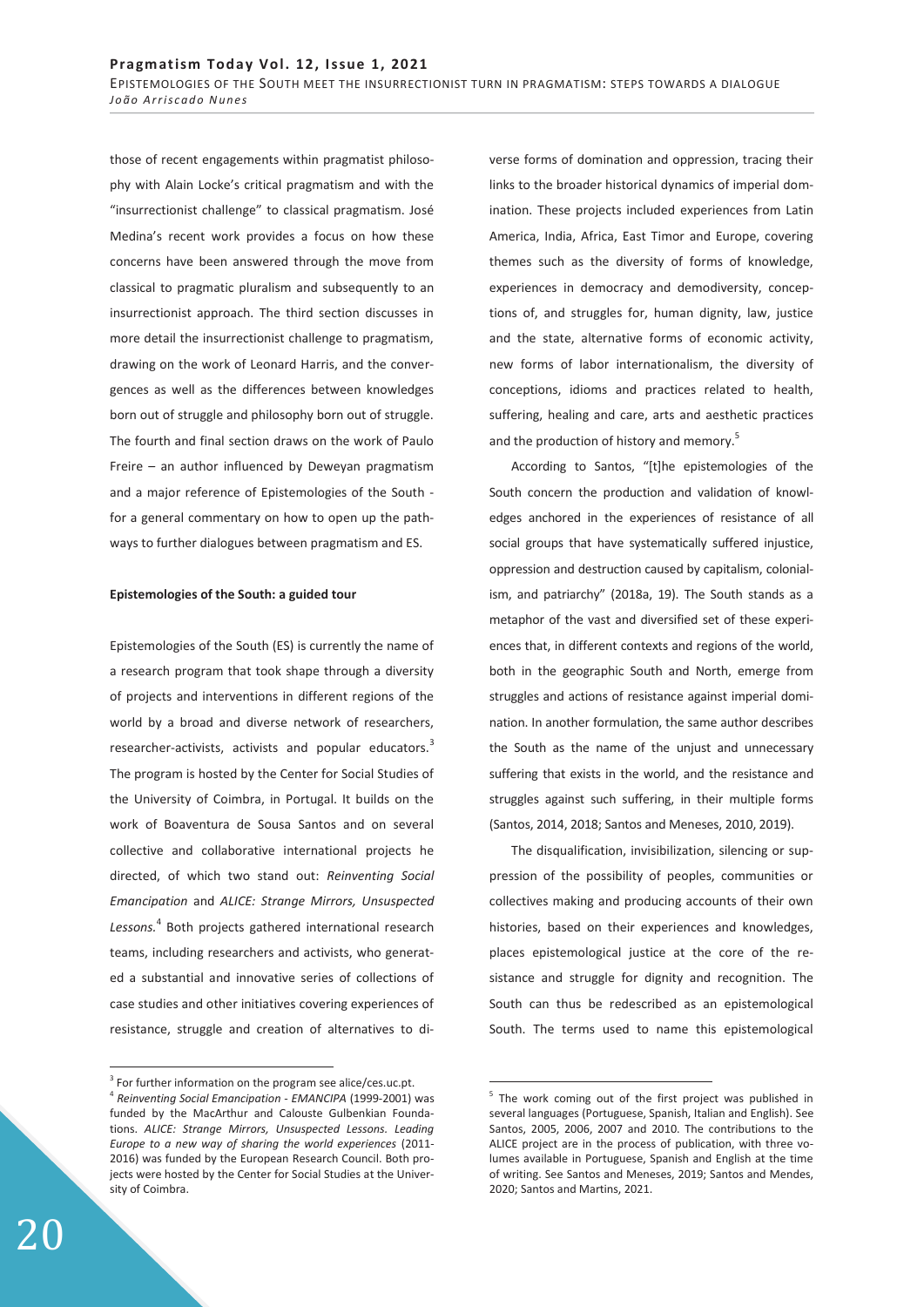South and its protagonists are diverse, and often originate in the self-designation of those who suffer oppression and domination, but also in descriptions and conceptualizations by intellectuals committed to their struggles: "the wretched of the Earth" (Frantz Fanon), "the oppressed" (Paulo Freire), "the subaltern" (Antonio Gramsci, Ranajit Guha, Gayatri Spivak), "the poor" (Paul Farmer)... The nexus between self-designation and conceptualization may vary depending on the epistemological and theoretical orientations and propositions and the relations established between the production of knowledge and the experiences and struggles of peoples, communities, social movements and marginalized and persecuted groups.

The Epistemologies of the South are built on a critique of modern Western thinking as *abyssal thinking*:

It consists of a system of visible and invisible distinctions, the invisible ones being the foundation of the visible ones. The invisible distinctions are established through radical lines that divide social reality into two realms, the realm of "this side of the line" and the realm of "the other side of the line". The division is such that "the other side of the line" vanishes as reality, becomes nonexistent, and is indeed produced as non-existent. Non-existing means not existing in any relevant or comprehensible way of being. Whatever is produced as non-existent is radically excluded because it lies beyond the realm of what the accepted conception of inclusion considers to be its other. What most fundamentally characterizes abyssal thinking is thus the impossibility of the copresence of the two sides of the line. To the extent that it prevails, this side of the line only prevails by exhausting the field of relevant reality. Beyond it, there is only non-existence, invisibility, non-dialectical absence (Santos, 2007a, 45–46).

The century-long history of capitalism, colonialism and patriarchy established a durable and persisting divide between "this side", the "civilized" zones of metropolitan sociability, and "the other side", the "wild" zones of colonial sociability. Exclusion appears in different forms in these two zones. *Non-abyssal exclusions* are associated with inequalities in zones of metropolitan sociability, ruled by the tension between regulation and emancipation, whereas *abyssal exclusions* occur in the zones of colonial sociability, where violence and appropriation/dispossession rule (Santos, 2007a, 2014). The first kind of exclusion – *non-abyssal exclusion* - does not deny the rights associated with citizenship that allow those affected by injustices associated with inequality and, eventually, exclusion from access to standards and living conditions regarded as minimal, to claim their rights and be recognized as citizens. The second kind of exclusion, *abyssal exclusion*, is based on the denial of the full humanity of those who are excluded. Slavery, racism, colonialism, sexism and different forms of violence against women and LGBTQI people or against people with disabilities are just some of the ways this denial of humanity takes shape. Struggles emerging within the "wild" zone thus claim the recognition of the full humanity of those who are abyssally excluded, as a condition to fight for citizenship rights. The concept of the abyssal divide/abyssal line stands as a key and distinguishing feature of ES.

ES approach experiences of violence in its various forms – from direct, physical violence inflicted on bodies to structural, slow, symbolic and cognitive/epistemic violence -, suffering, dispossession and injustice through the resistances and struggles that emerge in responding to them. Different forms of domination, oppression and exclusion tend to be mutually reinforced, generating and perpetuating zones of non-being and predation, of destruction of ecologies and modes of existence, and of radical exclusion of a growing part of the world population. *Cognitive justice* – the recognition of the right of peoples, communities and social groups – to produce their own history and accounts of their experiences, memories, resistance and struggles and to create, validate and share the knowledges born out of these experiences – is a condition of social, historical and ecological justice. Achieving cognitive justice demands, on the one hand, access to the knowledge, resources and practices of modern Western science and technology that contribute to the alleviation or suppression of unjust suffering; on the other hand, it requires the recognition of the diversity and richness of knowledge practices that exist in the world. Decolonizing the hegemonic forms of knowledge associated with modern science and its epis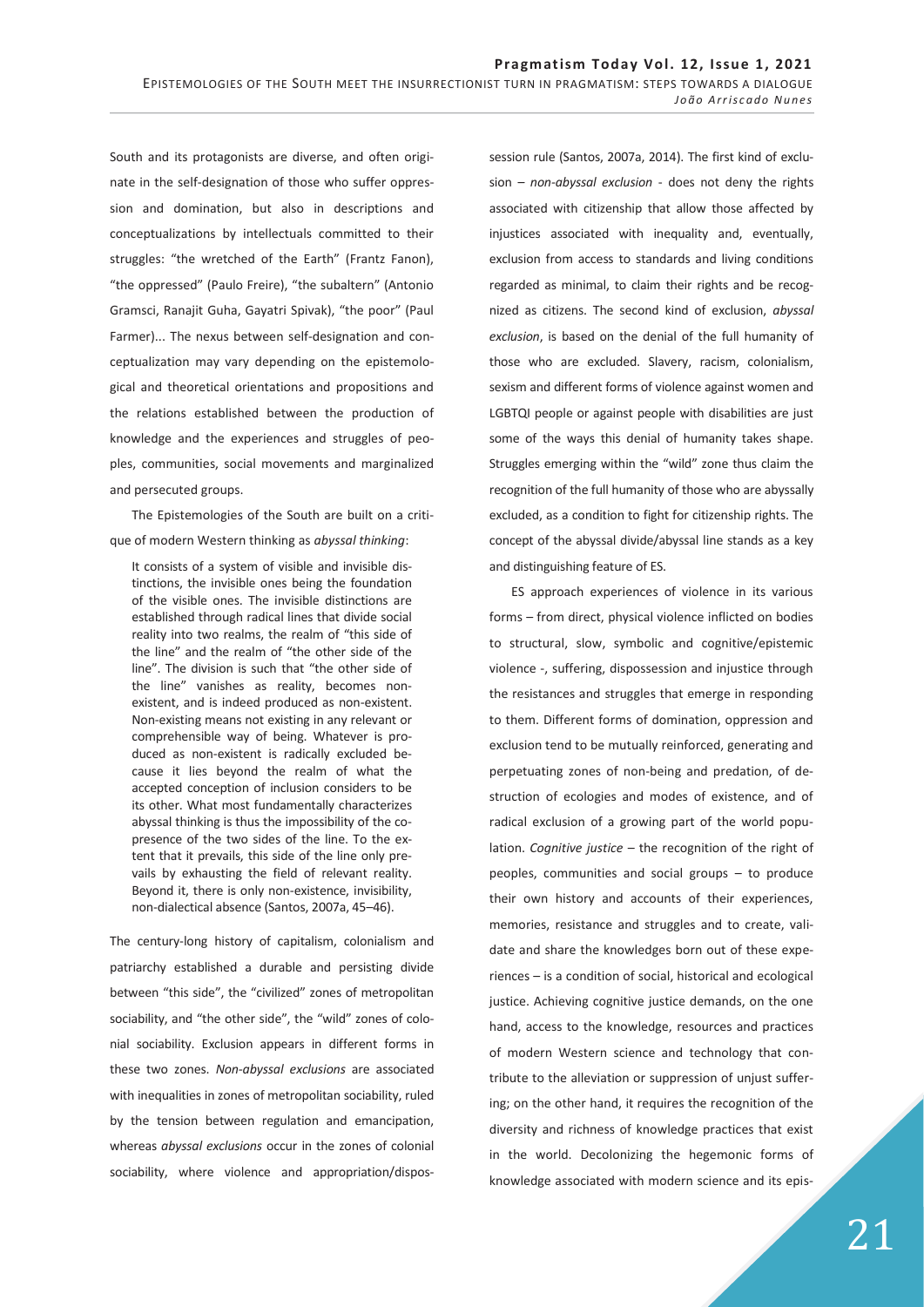temological premises is a key aspect of the struggle for cognitive justice.

One of the themes at the core of ES is the diversity of forms of understanding human dignity beyond Western-centric definitions of human rights. The notion of *pluriversity* allows the claims of universality of the human rights approach to dignity to be put to the test through the opening of dialogues with other conceptions of dignity and tracing the ways these are shaped by and in turn shape struggles against oppression and unjust and unnecessary suffering ensuing from it, in its multiple forms. Human dignity may thus be declined in different idioms, including that of human rights. Idioms and practices aimed at affirming, protecting and fostering human dignity should be considered in their relation to ontologies and forms of life. All conceptions of dignity are partial and incomplete. Western human rights have at their core the autonomous individual as the subject of rights. Other conceptions put collective obligations and entitlements at the core of the conditions that define dignity. Indigenous peoples and communities conceive of dignity as including humans as part of a broader, encompassing cosmos, along with non-human entities such as animals, plants, rivers, forests, mountains, ancestors and spirits. Struggling for dignity means standing for the integrity and sustainability of the ecologies that sustain life and social relations.

Struggles for dignity start from resistance and response to suffering as always inscribed in the bodies and souls of living persons as interdependent and as relying on their belonging to communities, territories and spatial webs.<sup>6</sup> Interdependency is a source of protection and assistance in distress, but also a source of exposure to violence and oppression. The incompleteness and partiality of these diverse conceptions does not mean that they will be incommensurable or stand in permanent conflict. Dialogues are possible, and they rely on forms of intercultural translation, which have been documented and discussed by work within ES (Santos, 2014b; Santos and Martins, 2021). Experiences of resistance and struggle against violence inflicted on persons, communities, groups and territories and the unjust suffering that it causes allow connections to be traced and made explicit between the situated experiences of suffering and the broader processes of capitalist, colonialist and patriarchal domination, often mediated by forms of discrimination and exclusion performed in the idioms of religion, race, ethnicity or nationality, among others. Santos's (2014b) discussion of Western-Christian inspired, Islamic and Hindu conceptions of human dignity and their relations with particular political-theological configurations has set the stage for exploring actual possible experiences of counter-hegemonic, intercultural approaches to human dignity.<sup>7</sup>

According to Santos (2018b, chapter 11), "the epistemologies of the South are like an 'occupation' of the conventional reflection on epistemology" that includes institutions and pedagogies, but they "are far from being limited to actions of occupation. Whereas academic and pedagogical institutions treat knowledge practices as distinct from other social practices, the epistemologies of the South, while acknowledging such practices (…), include other knowledges and other practices of creating and transmitting the knowledge that results from social practices of resistance and struggle against domination.

-

 $\overline{a}$ 

 $6$  The core idea of suffering as always referred to an embodied process, how different idioms of suffering account for it and whether and how the experience of suffering can be shared in order to promote solidaristic and collective responses to it and to its causes suggests an interesting path to dialogue between ES, phenomenological-existentialist and feminist-pragmatist approaches and recent developments in the life sciences inspired by feminist and postcolonial critique, such as that proposed by Sullivan (2015). See, for contributions along that path, Martins, 2021, and Nunes, 2021.

 $7$  For a detailed presentation and discussion of how the concept of the abyssal line is at the core of counter-hegemonic approaches to human rights and more generally of conceptions and struggles for dignity, see Santos and Martins, 2021. The contributions to this volume cover a broad range of experiences ranging from Europe to Africa, Asia, the Mediterranean area and the Americas. The chapters by Nunes and Martins (respectively on the genealogy and current practice of humanitarianism and on the experience of the survivors of the Bhopal disaster in India) engage the centrality of suffering in debates over the definitions of humanity and of the differences among humans, and of struggles for alleviating, healing and caring for human suffering. They propose ways of tracing back these experiences of suffering and struggle to the modern dynamics of capitalism, colonialism and patriarchy.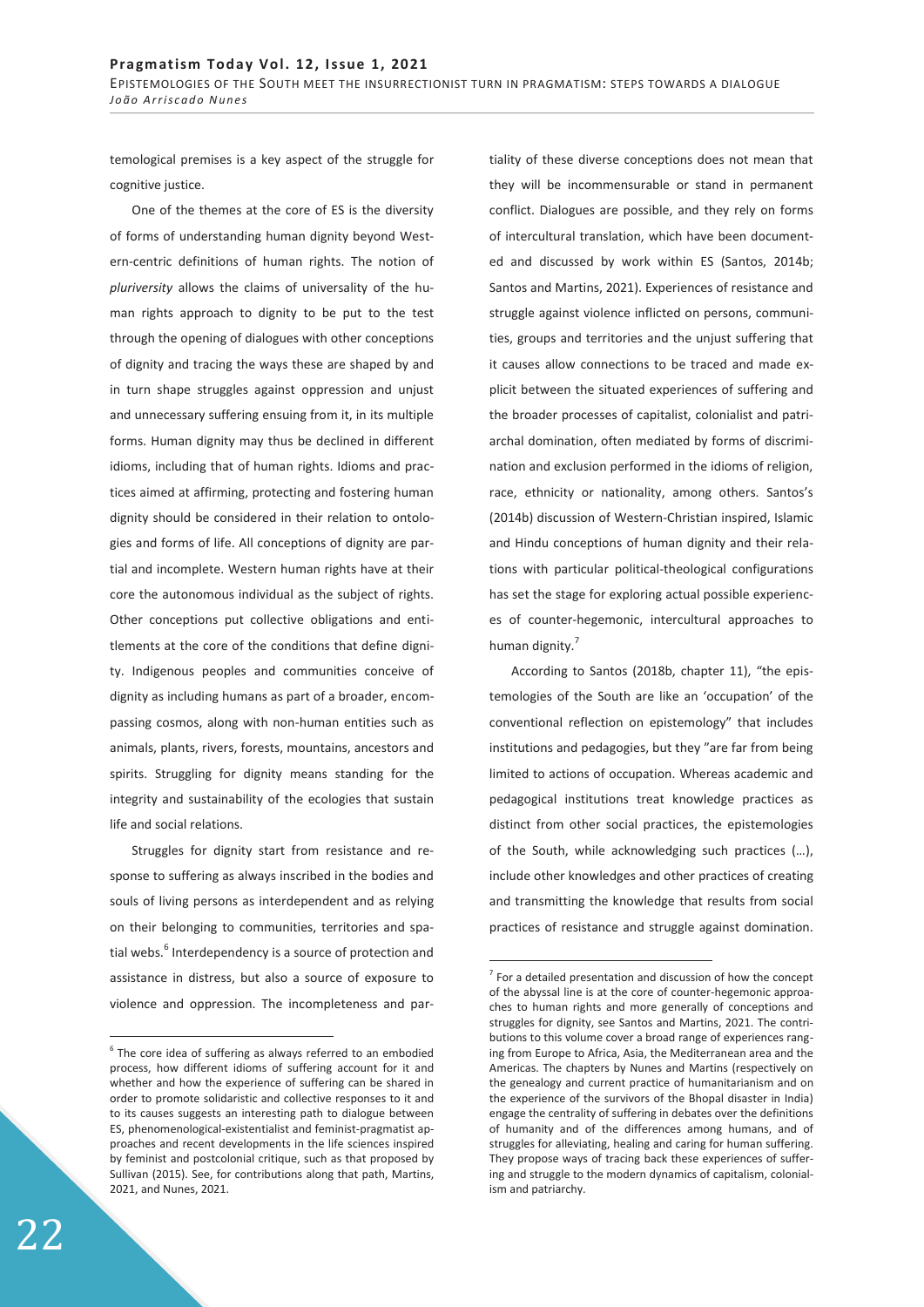In such cases, we have before us research-as-action and pedagogy-as-action in a particularly strong sense". The concept of *ecologies of knowledges* designates the articulation of "scientific and artisanal knowledges (…), whenever knowledges are mobilized in social practices, the distinction between the creation and the transmission of knowledge, between research and pedagogy, ends up being problematic". Combining institutional and extra-institutional practices is a key aspect of this particular configuration of knowledges and practices, of inquiry and/as learning.

ES propose a particular version of political epistemology, as "ways of knowing and validating knowledge that aim to contribute to the refoundation of insurgent politics capable of efficiently confronting the current, insidious, and techno-savage articulations between capitalism, colonialism, and patriarchy (…). The centrality of social struggles in the epistemologies of the South, together with how broadly these struggles are conceived of (…), point to practices of criticism and possibility, nonconformity and resistance, denunciation and counterproposal, which may be more or less consolidated, more or less formalized, and of longer or shorter duration", avoiding polarizations or segmentations between dichotomies such as revolution/reform or rupture/continuity, conceiving of struggles as existing in many forms that are not captured by these categories.

ES are influenced by, and engage in dialogues with a range of critical approaches in the humanities, the natural sciences and the social sciences, driven by a concern with identifying those versions which are more open to the recognition of the external pluralism of knowledge and the forms of dissent that emerge within established disciplines or areas of knowledge. These range from feminism and queer theory to anti-colonial, decolonial, post-colonial and Liberation philosophy, as well as critical approaches to capitalism. Indigenous, African and Caribbean philosophies have been central to the ongoing enrichment and growth of ES.

These dialogues take place within a commitment to the decolonization of modern scientific knowledge and of the forms of abyssal thinking its authority rests on. This does not imply a radical cut with modern science nor its rejection. Instead, it seeks to identify and promote conditions allowing the mutual recognition and dialogue between knowledges and practices, including those of modern science, without disqualifications or suppressions, with special attention to the knowledges and practices that emerge from the experiences and struggles for dignity and for life against oppression and exclusion. As these rely on a constitutive relation between life and knowledge, they are often described as "artisanal", to distinguish them from those forms of knowledge that are produced through the creation of the specialized and autonomous domain associated with science. The encounters between different knowledges open the path for ecologies of knowledges. They start from the recognition that all forms of knowledge are incomplete, and that every knowledge is entangled with a particular form of ignorance. We find here a key postulate which is largely indebted to the influence of Paulo Freire's conception of knowing and learning (on which more later).<sup>8</sup>

The decolonization of hegemonic knowledge proceeds through two moments; both are connected to distinctive and yet interconnected aspects. The first moment is called "sociology of absences"; the second, "sociology of emergences" (Santos, 2014, 2018a, b). The sociology of absences seeks to identify the silences, the suppressions, invisibilizations and disqualifications that deny the existence of other knowledges or convert them into forms of ignorance, opposed to the allegedly true and rigorous knowledge of science. Hegemonic knowledge thus operates through the active creation of ignorance and non-existence.<sup>9</sup>

The sociology of emergences, in turn, seeks to identify the experiences, knowledges, and practices born out

 $\overline{a}$ 

 $8$  Ignorance and the epistemology of ignorance have been a major topic of recent discussions within pragmatist philosophy and feminist work influenced by pragmatism, especially in relation to discussions of racism, sexism and other forms of discrimination and exclusion. For an excellent introduction to these approaches, see the contributions to Sullivan and Tuana, 2007, and Medina, 2013.  $9$  For a powerful example, from a pragmatist perspective, of how this active production of ignorance works, see Sullivan, 2007.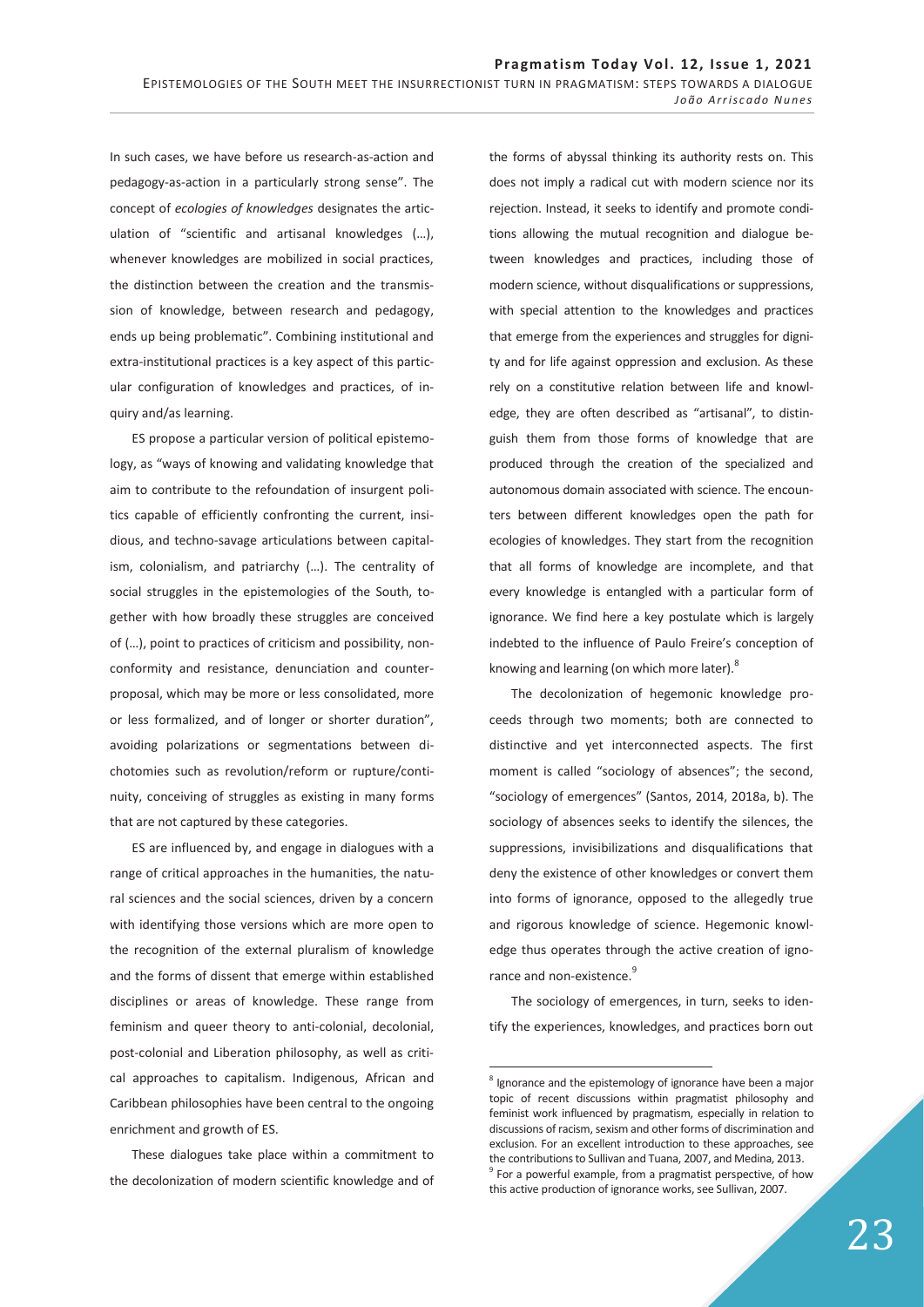of the struggles and resistances against diverse forms of oppression and domination. The term *struggle* refers to any affirmation of freedom that, under certain circumstances, may turn into collective action for liberation. The practices of daily survival of groups, communities and peoples abyssally excluded are part of these forms of struggle, as well as the social movements and forms of collective action that often reclaim, recreate or reinvent experiences and stories of past struggles and resistances (Santos, 2018a, b).

The knowledge accredited by science and recognized as such by institutions or accredited authorities (academic or professional knowledge, for example, or knowledge sanctioned by religious authorities as theology) tends to become a *monoculture*. It privileges particular definitions of what counts as knowledge, what the relevant scale and temporality are for the understanding of the phenomena under scrutiny, exclusionary criteria for recognition and classification and for establishing the value and productivity of practices. It stands on the separation between subject and object. Decolonizing hegemonic knowledge rests on what Santos (2018a, b, chapter 6) calls "decolonizing hermeneutics." This depends on three conditions.

The first condition is the attention to a bias affecting all knowledge: all forms of knowledge have as their reverse corresponding forms of ignorance; to dismiss this condition amounts to dismissing what a certain form of knowledge is not capable to recognize, relegating what is unknown to a condition of non-existence or to being an obstacle to the progress of true knowledge.

The second condition is the recognition of the abyssal nature of partiality: "… modern science turned into [...] the main producer of absences, actively creating invisible, irrelevant, forgotten and inexistent realities" (Santos, 2018a, 232). The destruction, declaration of inexistence or predatory appropriation of other knowledges is inextricably linked to this active production of the abyssal line that separates metropolitan sociability from colonial sociability.

The third condition is the tension between autonomy and trust. The assertion of the autonomy and objectivity of scientific knowledge may turn into a justification for the suppression of other knowledges and experiences, claiming an authority that demands unconditional trust in scientific knowledge and in its surrogates, yet equally allowing developments and appropriations of this knowledge by projects of domination and oppression.

The sociology of absences does not stop at the identification of these conditions, which allow the continued existence and affirmation of a given form of knowledge as a monoculture. It "operates through the replacement of monocultures by ecologies", defined by Santos (2014, 175) as

sustainable diversity based on complex relationality. It is therefore a normative concept based on the following ideas. First, the value of diversity, complexity, and relationality must be recognized: nothing exists by itself; something or someone exists because something else or someone else exists. Second, complex and relational diversity means that the criteria that define diversity are themselves diverse. Third, the choice among them is a political one, and in order to respect diversity, it must be based on radical and intercultural democratic processes. Fourth, the robustness of the relations depends on nurturing diversity and exerting vigilance against monocultural temptations that come from both within and without, even if the distinction between what is within and what is without is intrinsically problematic.

In this perspective, the term "ecology" designates both a way of thinking/organizing the world and a description of certain kind of intervention in the world. It is characterized by the emphasis on relation, interdependdence and sustainability, but always attentive to heterogeneity, diversity and uncertainty. The concept of ecology is attached to forms of ontological politics –actions that contribute to create versions of the world – different from those based on non-ecological views, as, for example, explanations of disease, of poverty, of environmental degradation based on linear versions of causality or on reductionist approaches. These ignore, or push to the background, the relational and procedural complexity of these phenomena. The experience of suffering associated with violence, deprivation, dispossession, illness or disorder and the understanding of the processes that

**24**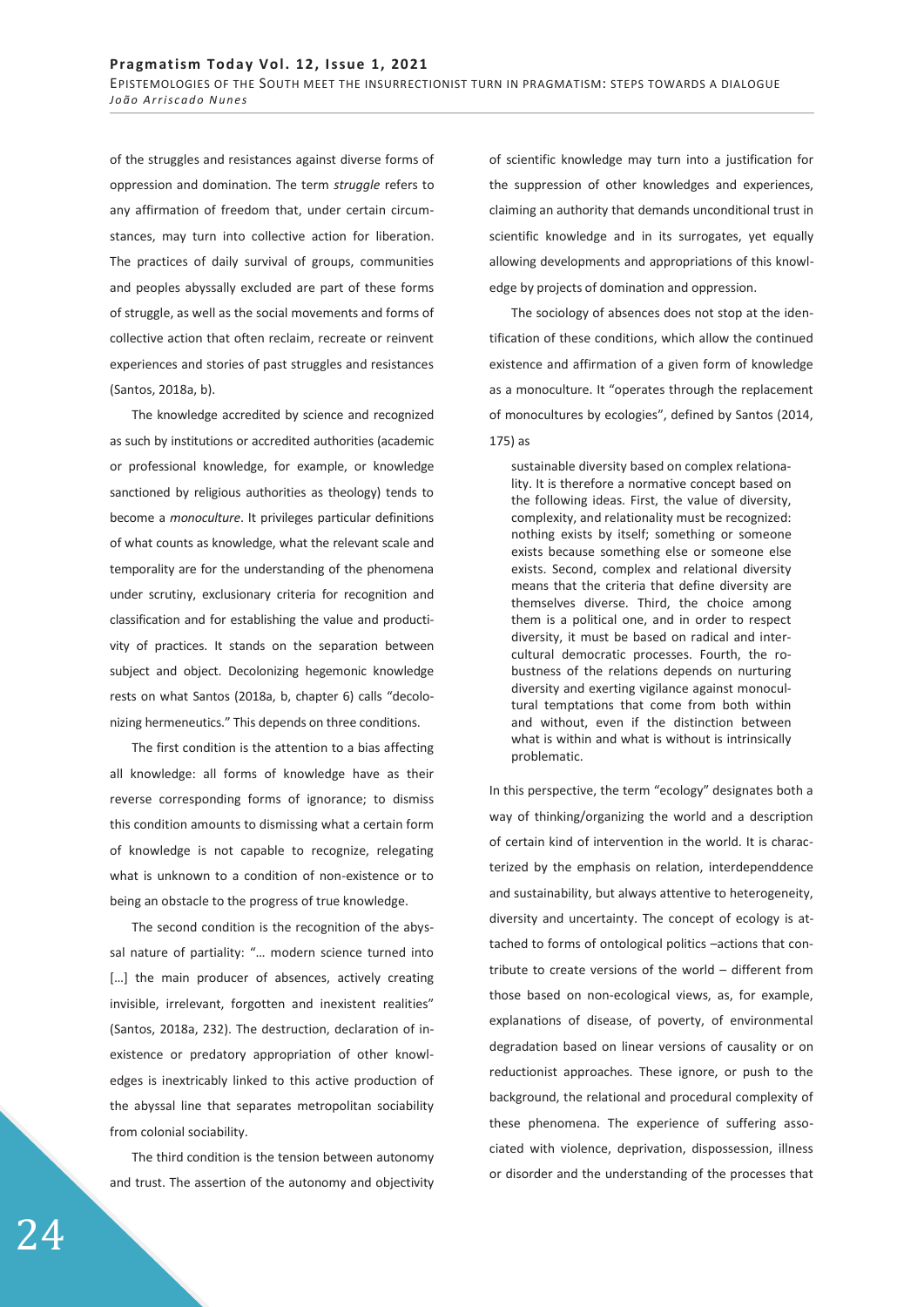EPISTEMOLOGIES OF THE SOUTH MEET THE INSURRECTIONIST TURN IN PRAGMATISM: STEPS TOWARDS A DIALOGUE *João Arriscado Nunes*

generate them thus tends to reassert the segmentations and divisions of the world associated with the disciplinary organization of scientific knowledge, of its biases and of the abyssal nature of such biases. Even when hegemonic science recognizes the relevance of processes outside its bounded field of knowledge, existing disciplines and specialties tend to treat the, as external factors, which at most may condition or influence processes that are described and explained in terms of the core assumptions and procedures of established disciplines or configurations of disciplinary knowledges.

This should not prevent the recognition of differences between versions of scientific knowledge that emerge from the internal dynamics of the sciences, from the debates and experiences that involve its practitioners. But recognition should extend to those versions of science forged in the engagement with the knowledges and practices that are born out of the experiences and struggles against forms of domination and oppression that become manifest in suffering, illness, violence in its different forms and in the precariousness of existence, but also in forms of resistance through knowledges and practices of solidarity, care and healing. Therefore, it is important to give special attention to the conditions in which versions of internal plurality emerge that are open to dialogue with other experiences and knowledges (Nunes, 2009; Santos, Nunes, Meneses, 2007).<sup>10</sup>

The decolonization of knowledge advocated by ES mobilizes epistemological imagination in order to recognize the existence and diversity of other forms of knowledge, but also to take account of changing conceptions of epistemic sovereignty (Nunes, 2009; Rouse, 1996) that have sustained the hegemony of modern Western science and academic and expert knowledge, disqualifiing or suppressing other forms of knowledge.

Santos offers some provocative thoughts on how to advance towards an ongoing collaborative, participatory and non-extractivist recreation of the epistemological and political imagination:

-

- 1. To compare or contrast scientific and artisanal knowledge in order to imagine the different concerns each of them conveys and the different interests each of them serves or may serve (…).
- 2. To imagine surprising perspectives (…).
- 3. To imagine, open to further verification, the different ways through which different kinds of knowledge may contribute, whether positively or negatively, to a given social struggle as seen from the point of view of the different parts involved (…).
- 4. To imagine, on the basis of seemingly unrelated historical data, differences and even contradictions between positions conventionally deemed to be on the same side of a given social struggle (…).
- 5. To imagine forms of learning combined with forms of unlearning (…).
- 6. To imagine subjects where the epistemologies of the North only see objects (…).
- 7. To imagine new cartographies of the abyssal line, to identify new invisible divisions between metropolitan sociability and colonial sociability (…).
- 8. To imagine the consequences of not separating life from research (…).
- 9. To imagine civilizational questions circulating underground, remaining unanswered and never surfacing in the debates on technical issues and options within the limits of modern science (…).
- 10. To imagine the quest for ecological stances against monopolistic ones beyond the ecologies of knowledges (…).
- 11. To imagine the absences that cannot be captured by the sociology of absences, the emergences that never go beyond potentiality, or never stop being anticipated ruins" (Santos, 2018b: chapter 6; italics in original).

 $10$  This section draws on material previously included in Nunes and Louvison, 2020.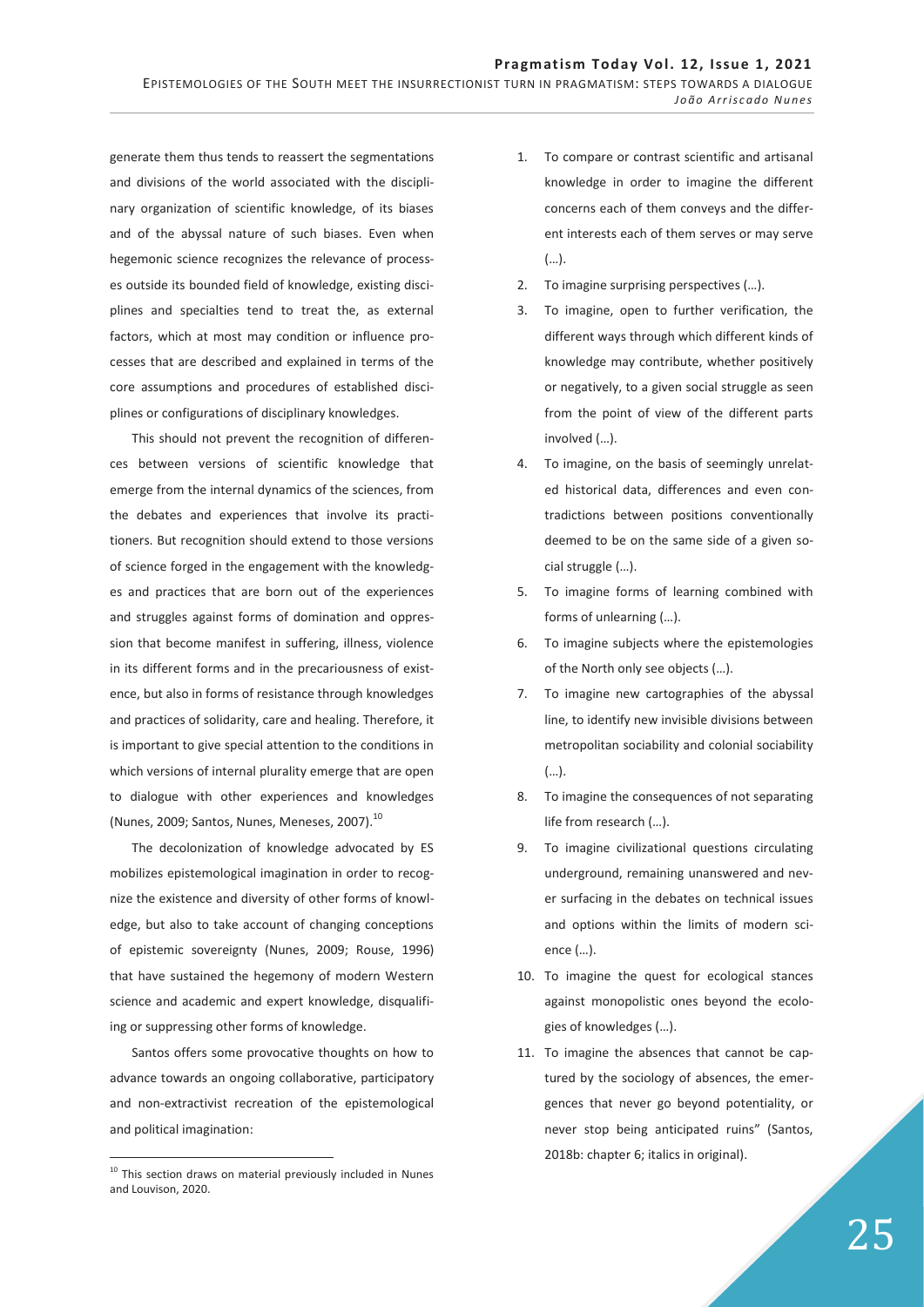These challenges to the epistemological imagination take shape in a set of methodological orientations, which can be summarily described as follows:

sensitivity – methodologies should be sensitive to context, situation and the composition of the research collaborative; engage all senses, in order to counter the hegemony of sight and hearing; procedures draw on aesthetic/artistic as well as on practical/instrumental resources, on reason and on affect , as they are brought together in terms such as *sentipensar* and *corazonar*;

collaboration – researching *with*, not *on*: inquiry is enacted through collaborative practices throughout the whole process, even if specific assignments are delegated on some participants; collaboration includes the identification and definition of problems and objectives, the methodological design, the carrying out of the inquiry, the sharing of results and the evaluation of the process and its outcomes;

non-extractivism – inquiry should not be appropriated for purposes other than those that are defined and decided by the community or group and for their benefit. Academic uses of the research should not imply any form of dispossession of the knowledge produced by those who have been part of it.

This approach relies, on the one hand, on the counterhegemonic appropriation of methodologies developed within hegemonic forms of knowledge, including the social sciences, the humanities, the natural sciences and the range of multi- or interdisciplinary areas that have emerged in fields such as health or environment. But they also draw on a range of procedures which are inspired by the contributions to participatory research, action-research and popular education of Paulo Freire or Orlando Fals-Borda, among others, and on the ongoing development of innovative, collaborative and nonextractivist methodologies.<sup>11</sup>

# **Pragmatism and Epistemologies of the South: convergences and common concerns**

The relations between pragmatist philosophy and Epistemologies of the South encompass not just explicit, acknowleged influences of pragmatism on ES, but also affinities and convergences between the concerns and approaches of ES and those of the critical pragmatism of Alain Locke (Harris, 1989), as well as recent engagements with and developments of his work (Harris, 1999).

In a paper which may be described as the first systematic statement of Epistemologies of the South as a program, Santos (2007a) includes a specific reference to a pragmatic approach to knowledges as an alternative to the hierarchical validation of claims to knowledge by the hegemonic conception of epistemology. Direct references to pragmatism have been present in Santos's work since the late 1980s, with explicit drawing on William James and John Dewey and, in an earlier period, Richard Rorty and Richard Bernstein, ranging from the need to start from consequences in validating knowledge/practice configurations to Dewey's critique of mind-body dualism, among others (Santos, 1995, 2018a, b). Most of these references concern epistemology and how pragmatism provides a form of bringing closeness to where hegemonic science and knowledge create distance between science and life experiences. The approach of ES to how to evaluate/validate knowledges and their hierarchies in a situated way is explicitly described as pragmatic and based on the need to start from consequences, (with an explicit reference to James's "last things"):

The ecology of knowledges does not conceive of knowledges in abstraction; it conceives of them as knowledge practices and the interventions they enable or impede in the real world. An epistemological pragmatics is above all justified because the life-experiences of the oppressed are primarily made intelligible to them through an epistemology of consequences. In their lifeworld, consequences are first. Causes are second (Santos, 2007a, 72).<sup>12</sup>

-

-

 $11$  These include conversations of the world, voices of the world, the Popular University of Popular Movements and a range of practices arising from popular experiences and struggles. For a detailed discussion of these methodologies, see Santos, 2018 b, chapters 6–9.

<sup>&</sup>lt;sup>12</sup> In *The End of the Cognitive Empire* (Santos, 2018a, b), Dewey is mentioned again in relation to his critique of the mind-soul dualism and a reference to Deweyan pragmatism as it was used by the Indian sociologist K. Shridharani (1939) to introduce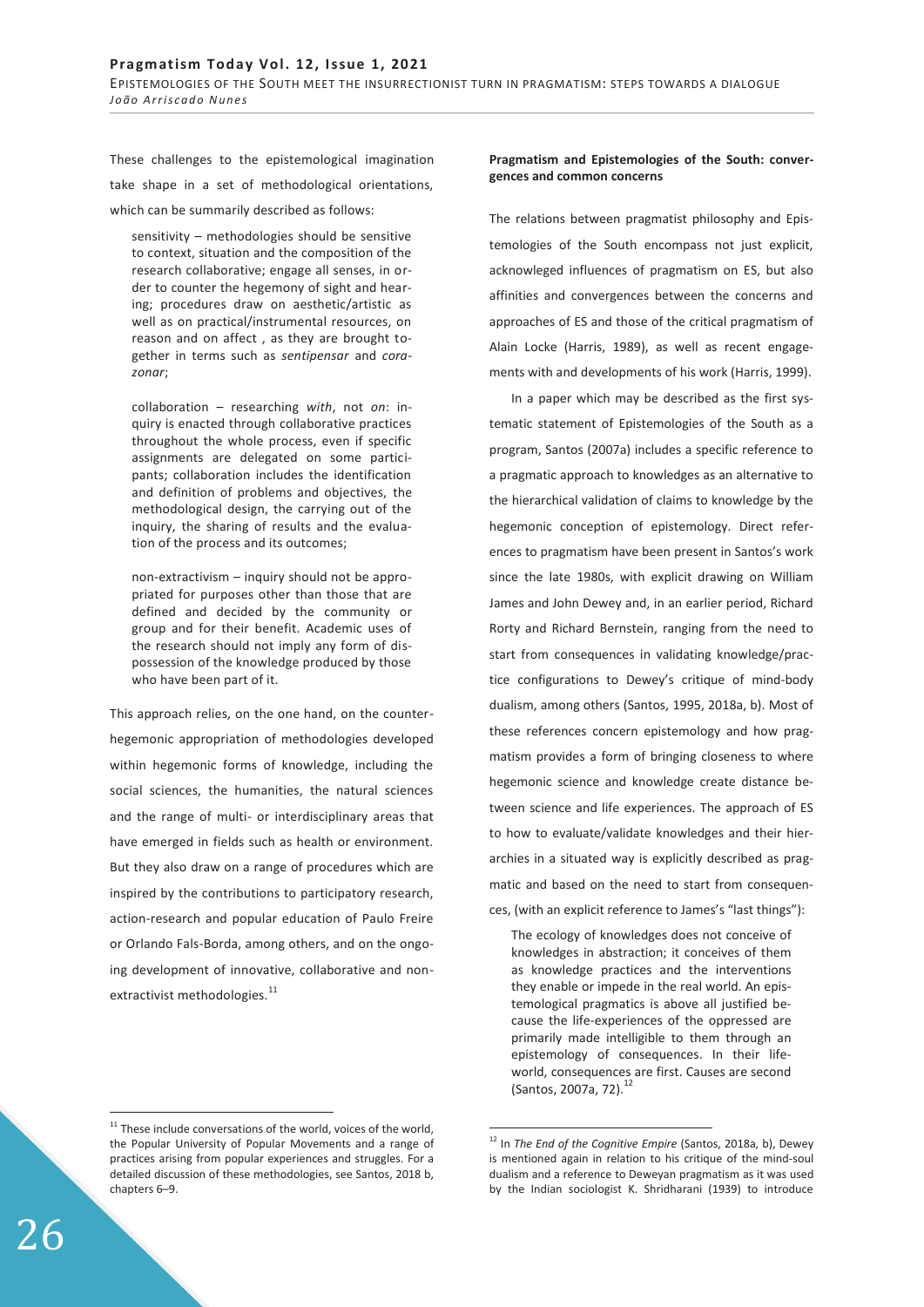In an extended comment on Santos's paper, Nunes (2009) explored the relationship of pragmatism and ES and proposed a tentative approach to their convergences, as well as their differences. In the concluding remarks to the essay, these convergences and differences were stated as follows:

The pragmatism advocated by Santos (…), despite its apparent kinship with the philosophical current of the same name, is in fact a radical reconstruction that results from the encounter between the experiences of subaltern populations, groups and collectives, particularly in the global South, and the act of putting the proposals of pragmatist philosophers such as William James and John Dewey "to work" for the critique of conventional epistemologies. It is in the explicit reference to the world and experiences of the oppressed as a place of departure and arrival for another conception of what counts as knowledge that the epistemology of the South confronts pragmatism with its limits. Those limits are the limits of the critique of epistemology within the framework of abyssal thinking (Nunes, 2009, 117).

In the remainder of this section, I shall focus on recent developments within pragmatism which open up new pathways to dialogue. José Medina's work appears as a privileged point of entry, being exemplary of a trajectory that starts from a clearly argued discussion of core commitments of classical pragmatism – especially of Dewey's work – and how they provide ways of addressing issues of diversity and democracy to a concern with what a pragmatist approach should look like in dealing with injustice and oppression, leading to an insurrectionist version of pragmatism. $^{13}$  This trajectory is strikingly similar to the approach described in ES as sociology of absences, and opens the way to a convergence with the sociology of emergences, by extending and radicalizing some of the tenets of pragmatism. I shall consider the affinities and convergences, but also some of the differences between the insurrectionist approach proposed by Medina and ES.

Medina (2004, 112) reminds us that one of the core ideas of pragmatism is that philosophical reflection should be continuous with everyday life, and that, according to Dewey, it should follow what he described as an "empirical method". Medina goes on to elaborate on Dewey's idea and how to fulfill it in the very practice of philosophy:

According to Dewey, by focusing on ordinary life experiences philosophy does not simply become the voice of common sense, for philosophical reflection is essentially *critical* and *transformative*. On this view, the relation of philosophy and everyday life experiences is a two-way street: philosophical reflection must start from experience, but it must also return to it and enrich it. For Dewey, the "primary concern" of philosophy should be to "clarify, liberate and extend the goods which inhere in the naturally generated functions of experience" (…). What motivates philosophical reflection is "the interest of a more intense and just appreciation of the meanings present in experience" (…). Accordingly, Dewey proposes as a practical test for philosophical reflection that we ask whether or not such reflection results in the clarification and "enrichment" of experience (Medina, 2004: 113).

Dewey proposes as a "first-rate test of the value of any philosophy" the question of whether it ends "in conclusions which, when they are referred back to ordinary life experiences and their predicaments, render them more significant, more luminous to us, and make our dealings with them more fruitful" (Dewey, 1997: 9-10, cited by Medina, 2004: 113, note 2).

Medina's rendering of Dewey's position resonates with the approach taken by ES in respect of how to approach the relation between experience and the production of knowledge, and how to validate reflection and knowledge claims through its contribution to clarifying and enriching experience.

But one question arises, which is not considered in Dewey's formulation: what kind of life experiences, and of whom, are we dealing with when we move towards this empirically grounded reflection? Dewey's position is

<sup>-</sup>Gandhian thought into the struggles for civil rights in the USA. Recent contributions by Scott R. Stroud (2018) on Dewey's influence in India, namely through R. Ambedkar (who was a student of Dewey), signal the relevance of appropriations of Dewey's work by Dalit movements and intellectuals.

<sup>13</sup> Medina's *The Epistemology of Resistance* (2013) is a landmark contribution to further questions which are of central concern to ES, but will have to be pursued in a separate discussion. These would include topics such as epistemic virtue and epistemic vice, epistemic responsibility or epistemologies of ignorance, among others, and the complexities arising from the recognition of abyssal exclusion (but see his comment on Fanon's depiction of two kinds of blindness to difference, pp. 150–51).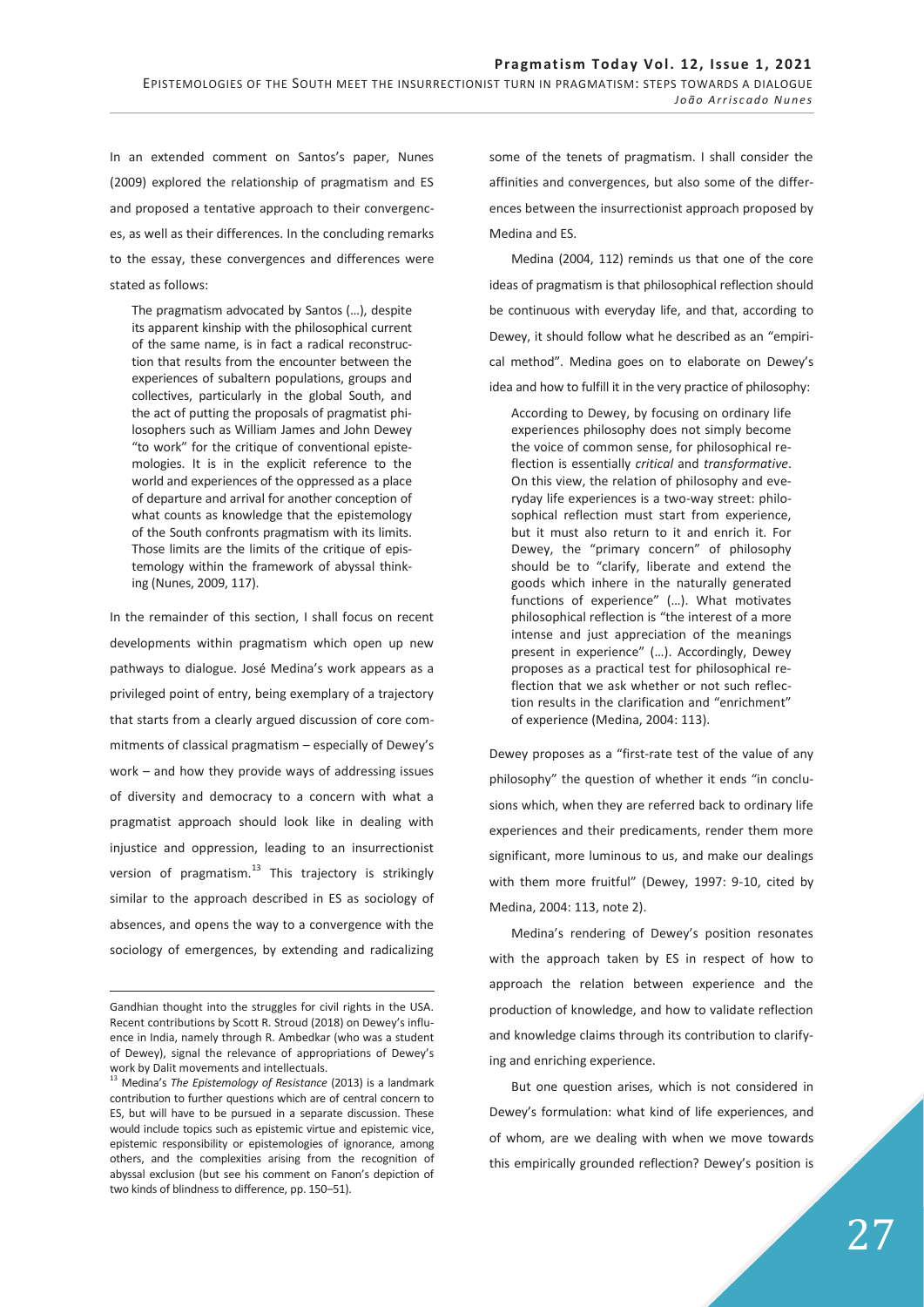clearly related to the meliorist strand that runs across his philosophy, which tends to downplay the questions of inequality, violence and power relations as they affect life experiences. Drawing on Walter Benjamin's memorable phrase, if we look back at the long and continuing history of myriad experiences of oppression and exclusion, we are reminded that for much of the population of the world living in a "state of emergency is not the exception but the rule" (Benjamin, 1979). How, then, to refashion Dewey's empirical turn in the face of those experiences for which "ordinary" means being vulnerable or subject to different forms of violence and oppression? How to address these experiences in such a way that the reflection and knowledge that emerge from them contribute to the clarification and enrichment of experience, or to its reconstructtion? And how does it affect the relation of intellectuals (including philosophers, scientists, professionals and activists) to experience?

Taking up this challenge involves more than dealing with difference, inequality and injustice. A reminder of a core proposition of ES is called for at this point: the abyssal divide as a defining feature of modernity and of the contemporary world, and abyssal thinking as its epistemological corollary. One consequence of this is that a distinction has to be made between two spaces or zones characterized by different forms of sociability. The first is the metropolitan zone, a space of relations and sociability which is framed by the tension between regulation and emancipation, and where inequalities and exclusions do not imply the dehumanization and radical exclusion of those who are regarded as dangerous or inassimilable "others". The other is the colonial zone, where appropriation and violence dominate. The two forms of sociability may emerge within any of the two zones if we consider them as territorial inscriptions, but they may also appear as inscribed in bodies and singular/personal experiences and trajectories.

Medina's work on how the dual commitment of pragmatism to critique and reconstruction addresses questions of pluralism and multiculturalism offers an important entry point into both the virtues and the limits of an approach whose focus is on metropolitan sociability. Drawing on Locke, Medina defines the task of a critical pragmatism as "how to recognize and respect cultural differences without exoticism or commercialization, that is, without contributing to their marginalization or subjecting them to the homogenizing forces of a global market" (Medina, 2011: 200). But there is a third possibility beyond exoticizing or commercializing difference: denying the full humanity of those who incarnate difference. This possibility, as we shall see, has been present historically and under contemporary conditions through forms of discrimination, persecution, oppression and suppression of human difference exemplified by colonialism, slavery, racism, sexism, homophobia, apartheid, displacement of populations by war, disasters, environmental degradation or economic conditions and exploitation, or the abyssal exclusion of undocumented migrants and refugees. This third possibility raises wellfounded doubts on the outcomes of practices of inclusion or of multicultural remaking of societies where dehumanizing practices are rhetorically disavowed and often defined as unlawful, but nonetheless persist as longstanding marks of a history where the noblest principles coexist with those dehumanizing practices. Anticolonial movements were aware of the resistance that would be met even within societies claiming to be built on the solid foundations of human rights, equality and democracy. The case of the United States provides one of the strongest examples of how even at the core of the modern West violations of cherished principles of constitutional order are persistent, and are even sanctioned by laws drafted through due legislative process.

Medina rightly endorses the need for groups commonly defined – and often self-described – in ethnic and/or racial terms to make their own voices heard and to exercise critical control over the outcomes and products of their own agency, so as to enjoy the freedom and have access to the resources necessary for self-expression and cultural self-affirmation. Acknowledging that these groups are subject to forms of discrimination or deprivation does not prevent them from being able to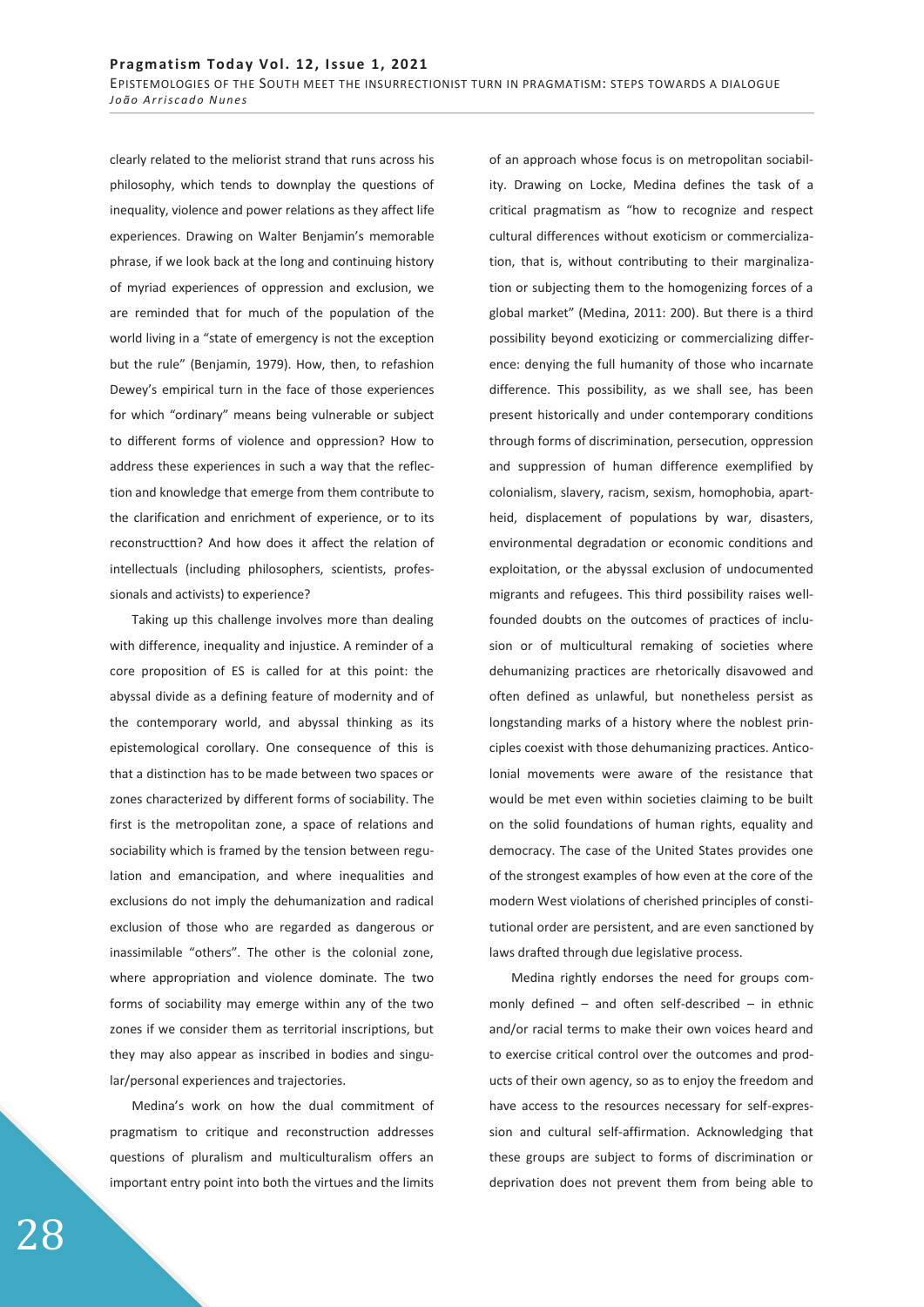stand and fight for their rights as citizens, even when the odds are against their being successful in achieving the rights they claim. ES describes these forms of inequality and of exclusion within zones of metropolitan sociability as configuring non-abyssal exclusions, that is, forms of inequality and marginalization which do not exclude, by denying their status as humans, those who claim their rights. The struggle for emancipation stands in tension with the regulatory workings of metropolitan sociability, but it does not rest upon the systematic use of violence and dispossession. Is this what happens in the situations that Medina is describing? What if much of what prevents these groups to achieve full citizenship while having their cultural difference recognized as a condition for democratic citizenship in pluralistic society is invisible to approaches that fail to recognize the existence of another form of sociability, colonial sociability, and forms of exclusion which rest upon dehumanizing conceptions and practices aimed at keeping differences regarded as non-assimilable or threatening to the unity of a nation conceived as being founded on a "normal" associated with white, heterossexual and epistemically dominant?

These two forms of sociability are divided by a series of visible and invisible lines, sometimes inscribed in territorial partitions and segregations, but also through trajectories and situations that place persons, communities and social groups under the threat of dehumanizing violence and dispossession, even within the spatial boundaries of "civilized", metropolitan zones. This is a persistent possibility for all those who, because of their ethnic or racialized status, their gender, sexual orientation, class, religion, age, disability or health condition are subject to violence in various forms, including those that are life-threatening. These forms of violence are linked to a form of representative heuristics, of identifying the person with the alleged attributes of a social, ethnic, racialized or religious group, for instance. The obstacles in the way of recognition cannot be reduced to inequalities that could be addressed through redistributive policies within metropolitan sociability. Their identification requires procedures that allow those who have been marginalized, invisibilized, disqualified or radically excluded to be made visible.

This raises considerable challenges to identifying the conditions allowing a "critical reconstruction of collective experience [that] can lead to the empowerment of racial and ethnic groups [and, one could add, other, radically excluded groups] and (…) how it can promote and facilitate the open dialogue and mutual understanding between cultures and races. The empowerment of the diverse racial and ethnic groups that compose a multicultural society and the genuine and continuing dialogue between them are the preconditions for justice and equality and for the flourishing of all the members of such a society " (Medina, 2011: 200).

Medina goes on to carefully identify the doublesided feature of this dialog, which involves "an *intracultural dialogue* of all voices within the group in question; and an *intercultural dialogue* between groups in which they articulate their identities vis-à-vis each other" (Medina, 2011: 200). Medina offers here a signal contribution to how to proceed *under conditions of metropolitan sociability*.

But the difficulties on the way to this pragmatic pluralist approach to the problem of "unity in diversity", as Locke aptly formulated it, are compounded by the distinction between diversity within metropolitan sociability and radical – or abyssal – exclusion. Are dialogues possible across the abyssal line? Does the claim to the recognition of full humanity of those who are abyssally excluded provide a ground for intercultural dialogue as is proposed by Medina? And are there exclusions wirhin groups that prevent intracultural dialogue to be achieved?

Medina's recent engagement with epistemologies of resistance and with the insurrectionist challenge to pragmatism are significant steps towards concerns that converge with those animating ES. Due to limits of space and for the sake of clarity I shall focus here on Medina's discussion of the insurrectionist challenge (Medina, 2017). A crucial aspect of Medina's position is his questioning of classical pragmatism's focus on the epistemic requirement of predictability and controllability as a condition for the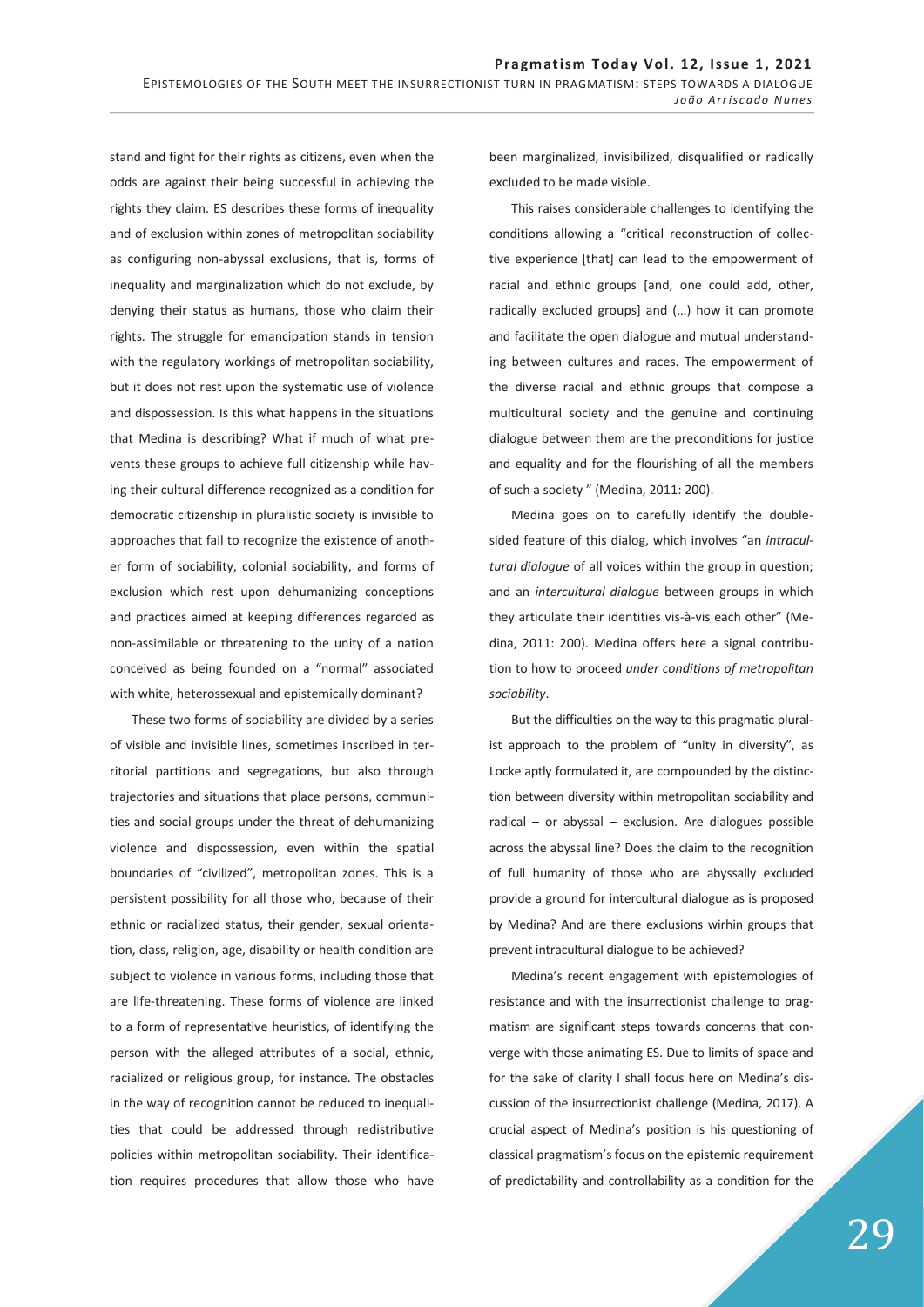capacity to work from an indefinite-turned-problematic situation into a definite situation through inquiry and intelligent action, as postulated by Dewey. But what happens if this condition is not met? Medina's position is that "the epistemic requirement of predictability and controllability must be given up in situations of radical exclusion and oppression that call for insurrectionary actions and practices". He rightly notes that the requirement of predictability and controllability "functions as an epistemic mechanism of complicity with the institutions, practices, and social designs that perpetuate injustices". (Medina, 2017: 206). Medina goes on to lay out the conditions for insurrectionary practices to be recognized, accepted and supported by pragmatists. These do not depend just on "merely removing obstacles from the pragmatist framework", but also on "providing reasons for insurrectionary action within that framework", or what he describes as motivational reasons and/or challenges for insurrection. These make themselves present at two levels, the *subjective and personal* and the *collective and institutional*. Medina connects the two levels through *epistemic insurrection*. Insurrectionist pragmatism thus requires an engagement in resistance - individual and collective -, "even when the outcome of such disruption leaves us in the dark" (207). We shall go back to this point in the next section. But Medina also provides a detailed discussion of how "pragmatism's commitment to embodied, lived experience as the bedrock of philosophical theory and practice is an important point of contact with the insurrectionist tradition". The egalitarian strand that pervades this commitment calls on the duty to "discontinue our complacency with and participation in practices, structures, and institutions that create obstacles to  $-$  or simply block – the human flourishing of some" (207).

Medina identifies a "normative ground within pragmatism that is the source of strong normative demands: it demands that people take responsibility for facilitating each other's flourishing and that they respond to injustices that constrain such flourishing – and the more radical the injustice in question, the more radical the response needed". He goes on to

discuss one dimension of injustice in relation to race, namely the epistemic dimension, based on "a pragmatic understanding of *epistemic oppression* and *epistemic insurrection*" (207).

A normative stance close to the one discussed by Medina is taken by ES. But the difference here is that the latter is not based on the identification of and response to injustice on the basis of a commitment to human flourishing, but from the very acts of resistance and struggle against injustice as the grounds on which other experiences and knowledges flourished. In ES, this is described as sociology of emergences.

The sociology of emergences postulates the identification of experiences, knowledges, and practices born out of the struggles and resistances against diverse forms of oppression and domination. A struggle is an affirmation of acts of freedom that, under given circumstances, may turn into collective action for liberation. The practices of daily survival of groups, communities and peoples abyssally excluded are part of these forms of struggle, as well as the social movements and forms of collective action that often reclaim, recreate or reinvent experiences and stories of past struggles and resistances (Santos, 2018a, b, chapter 4).

Again, Medina offers a starting point for a reassessment of Locke's approach to what he described as unity in diversity, referring to the necessary and productive tension between the recognition of diverse ethnic traditions and collectives within a given national space, and how they may coexist, communicate and participate in common endeavors that cut across their differences, while preserving their capacity to tell their own histories and to reconstruct their identities, drawing on their past experiences and their present involvements.

Drawing on Maria Stewart's work and in dialogue with Leonard Harris, Medina builds his version of insurrectionist pragmatism on the recognition of a plurality of communities of resistance – heterogenous communities of resistance - that would allow for links to be made of "individual acts of resistance in our personal life and collective actions of resistance in our public life" (209).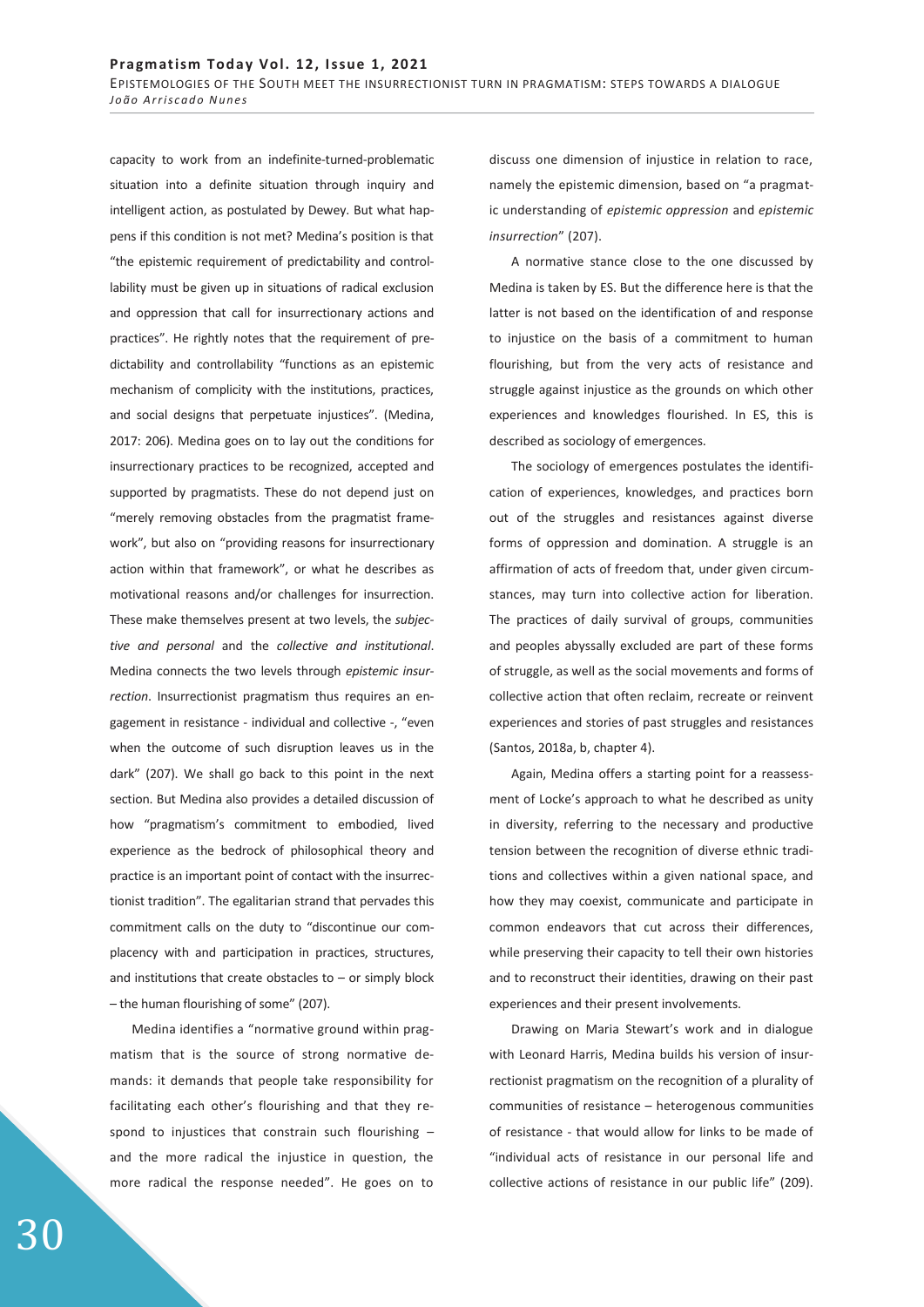The resonance with Santos's definition of struggle is striking. But a further condition for resistance is intergroup solidarity. The case advanced by Medina is that of intergroup racial solidarity, but his argument is relevant for a broader range of instances of intergroup solidarity. How is this to be enacted, considering that it cannot be taken for granted that groups or collectives not directly affected by the oppression that generates resistance will be willing to engage in insurrectionist acts in support of those who are not part of their "immediate sphere of concern" (210)? This is a particularly "pressing" concern "for communities whose struggles have been blocked, marginalized, or rendered invisible" (210). Medina refers specifically to the case of US society, but he has a broader point, that, again, brings his version of pragmatism close to ES. How to support and promote the creation of those forms of intergroup solidarity? In the concluding section of his paper, Medina asserts that "[b]oth in its epistemic and its political dimension, the radical pluralism I have developed from pragmatist conceptions of community and public life suggests insurrectionary possibilities for resisting racial oppression and for achieving greater degrees of respect and justice for marginalized social groups". Explicitly restating the grounding of his position on a pluralization and contextualization on Dewey's conceptions of community and public, he calls for further steps to provide "an account of epistemic resistance that incorporates forms of insurrectionary communication and activism in order to address issues of social apathy, complicit, and social invisibility, which are the epistemic side of racial [and, one could add, other forms] of injustice". There is thus a lot of common ground between his approach to insurrectionist pragmatism and ES. But some differences persist.

ES start form the recognition of the existing diversity of experiences and forms of knowledge, and how they relate to different forms of oppression. Cognitive or epistemic injustice is one of the key dimensions of these oppressions. It can be briefly described as the denial of the capacity of peoples, communities and social groups to tell their own stories in their own terms and to have

the knowledges born out of their experiences and struggles to be recognized as forms of knowledge with their own practices of production, validation, sharing and transmission. This entails a specific form of cognitive resistance, aimed at the hegemony of what in shorthand may be described as epistemologies of the North and the related forms of knowledge they legitimize and validate. Epistemic resistance, in many cases, takes the form of resistance against disqualification, invisibilization, marginalization, appropriation according to hegemonic criteria, or suppression of these knowledges. *Epistemicide* – the suppression of knowledge - is a key dimension of all forms of oppression. Thus a major challenge to building forms of intergroup solidarity is how to achieve solidarity between groups while at the same time recognizing and respecting their diverse experiences and knowledges. This point is of particular relevance when the groups in co-presence differ in their ontologies, as is often the case when seeking alliances, for instance, between environmental organizations and indigenous peoples to protect the latter's territories. In order to deal with this difficulty, ES propose to work through *intercultural translation*, relating and converging on the basis of the recognition of similarities and the momentary suspension of differences that seem irreducible, thus crafting a common ground for situated action. Intercultural translation is always partial, it does not aim at suppressing or dissolving cultural differences, but at finding the partial, situated understandings that make common action possible, even if these open up durable and broader forms of engagement beyond the specific situation.

Finally, this discussion calls for a clarification of the position and role of the philosopher/scientist/intellecttual in insurrectionist pragmatism and in ES. ES sustains that the role of the intellectual should be that of a *rearguard* actor, not of a path-showing member of vanguard equipped with the intellectual resources that are lacking in social groups or movements. Her role is rather to be able to record, provide testimonial material, contribute to amplify the claims and voices of those who resist and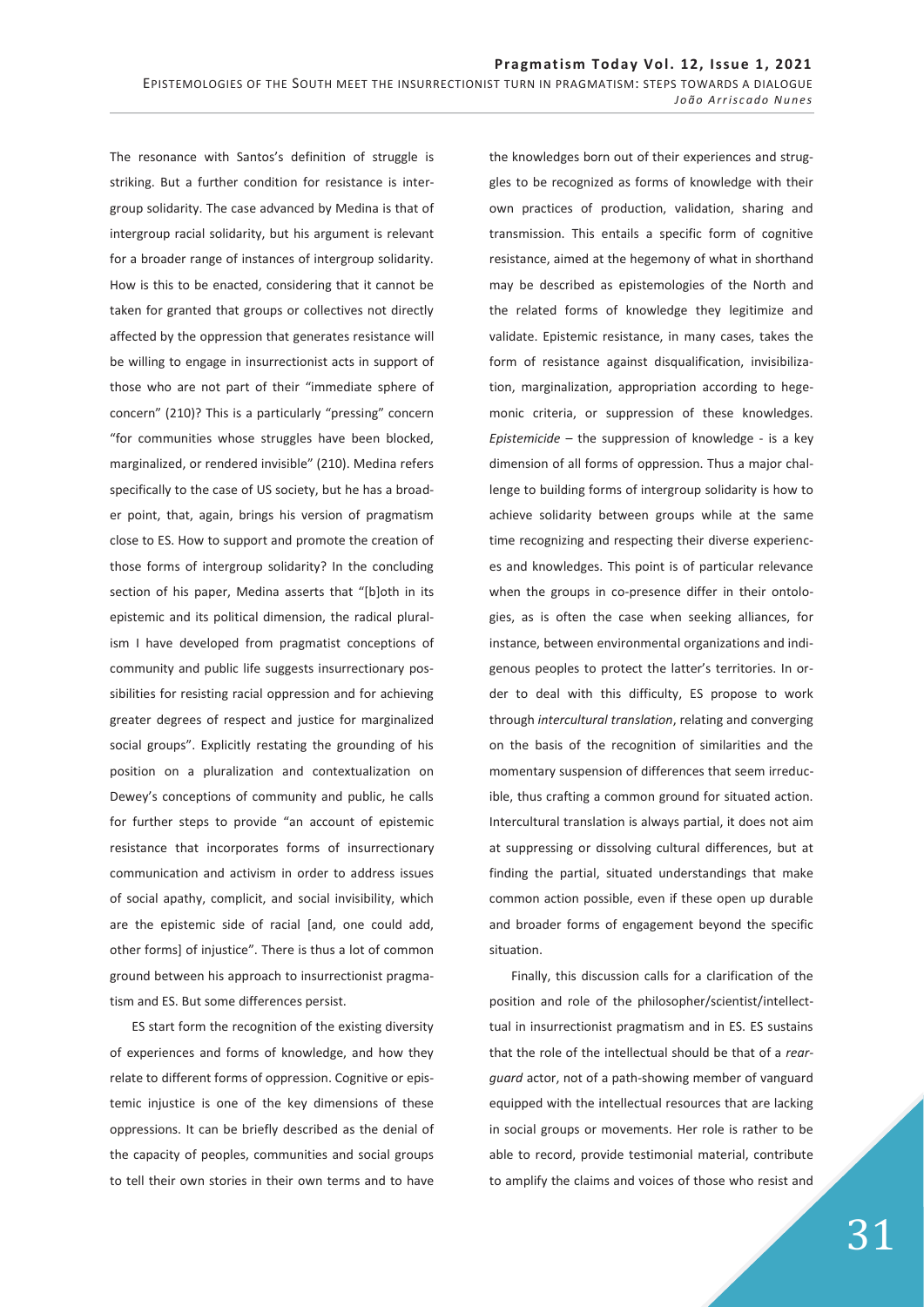struggle and bring in, as requested, their specific skills and knowledge. How does the Deweyan intellectual as insurrectionist pragmatist philosopher describe her position and her engagement in struggles for social and epistemic justice? Here we find some important ground to cover in future dialogues.

### **The "insurrectionist" challenge**

The convergences between ES and the "insurrectionist" challenge to pragmatism invite further discussion of the concepts of the abyssal line, of metropolitan versus colonial sociability and of zones of non-being, and how they resonate with Leonard Harris's work, and with the central place he assigns to struggle.

Although they were developed independently, Leonard Harris's philosophy born out of struggle and the recent engagements of pragmatism with this approach largely mediated through a return to the critical pragmatism of Alain Locke - open up interesting convergences with the conception of postabyssal thinking held by ES. The discussion of concepts like struggle, suffering or dignity, proposals such as Harris's actuarial approach and the sociology of absences, the sociology of emergences and the modes of displaying injustice and denial of humanity, abyssal exclusion and the use of testimonial expressions, representative heuristics and the triad of modes of oppression in ES, all these signal interesting spaces of dialogue anchored in actual experiences of resistance and struggle.

A key aspect of Harris's challenge lies in his question of whether pragmatists *qua* pragmatists commit themselves to insurrectionist action on behalf of strangers to their own moral community, as is the case of those  $$ intellectuals, professionals, activists, advocates – who support or actively participate in struggles against oppression and de-humanizing conditions? In other words, Harris's "query is whether there exist features of pragmatism that require, as necessary conditions to be a pragmatist, support for participation in insurrection" (Harris, 2020a, 181).

Harris finds in Alain Locke's version of pragmatism an instance of "a viable philosophy" providing "resources and reasoning methods that make the management of abjection and existential crisis viable, given impossible odds of relief". He thus calls for Locke to be added to the list of classical pragmatists, contributing "resources for the abused, subjugated, and humiliated facing existential crisis and impossible odds of relief", all with "reasoning methods, terms, words, depiction, explanations, queries, dispositions, spirit, and conceptual categories as resources" (Harris, 2020b: 189). Locke made a landmark contribution to the study of race and later of ethnic diversity and of the question of values and their diversity.

Harris points out that a "tension between the reality of relativism and the need in some situations for certainty and moral imperatives is encoded in how Locke views 'philosophy'" (Harris, 2020b, 193). We find here another theme that is central to ES: how to recognize diversity and the value of difference and diversity without embracing relativism and legitimizing difference as inequality (on which more in a moment). Harris concludes that "Locke, arguably, was not an insurrectionist. I draw from the issues that distinguish him from other pragmatists to help picture my account: it is his critical stance that helps me intimate an insurrectionist disposition, attitude, spirit – for example, critique of 'uniformitarian universalism' and cultural uniformity – stereotypes, proprietary culture and promotion of advocacy aesthetics, group self-expression, anti-colonialism, self-fidelity, and self-confidence". But he "leave[s] open the question of whether Locke's meliorism lends weight to a radical, if not critical, pragmatism in the sense that there may be no reason in principle to restrict possible ways to improve life through human effort or limits to modes of valuable forms of cognition and reasoning methods" (Harris, 2020b, 196).

In ES, the questions raised by insurrectionist approaches are closely tied to the theme of experience: what is different about the lived experience of those who suffer or are oppressed and the living experience of those who join their struggle by option? How does knowledge relate to these different forms of experi-

32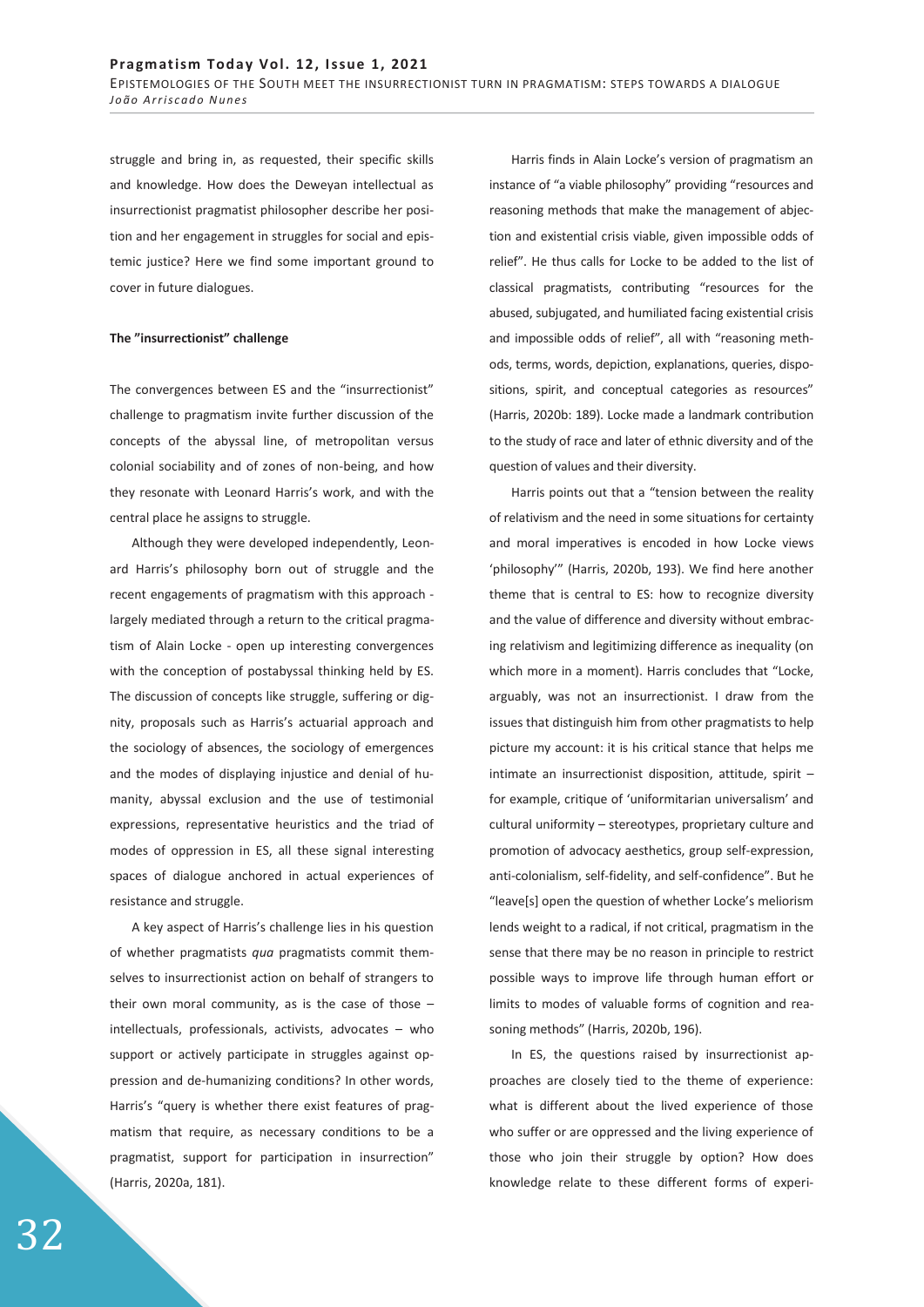ence? What does it mean to struggle out of necessity, as the sole alternative to yielding and resignation to suffering and oppression? And under what circumstances can the living experience of joining and participating in their struggles be recognized as authentic? (Santos, 2018a,b, chapter 4)? The question as well as the answer are not very different from the ones provided by Harris: putting oneself at risk for the sake of solidarity is the key criterion for assessing the authenticity of engagement, even when the limit for one's actions is physical violence against persons – except in situations of self-defense. But the two kinds of experience are different, and the possibility of sharing them is a lively topic of debate.<sup>14</sup> In other words, certain conditions are not ones you can simply step in, but they are the outcome of a process which occurs under certain conditions beyond your control. Paulo Freire's liberation pedagogy requires as well a willingness to expose oneself to different forms of discrimination, repression, violence and even risk of severe harm or death, but these are entangled in particular experiences and their conditions and situations. Teachers and educators of different kinds are among those likely, under conditions of repression or authoritarian rule, to be the target of repression, violence or persecution. Under current conditions, and in contexts of strong inequality and exclusion, teaching may become a high-risk activity, subject to censorship, restrictions, retaliations and even physical harm.

As will be discussed in the next section, Harris meets Paulo Freire – a major influence on ES, and himself influenced by Dewey - on several points, though they start from different, even if converging experiences. The question of defining the responsibility of the intellectual, the scientist, the philosopher, the activist or the advocate in not just denouncing injustice and oppression but

 $\overline{a}$ 

acting to confront it, even at risk of one's safety and, at times, one's life, brings to the fore not only the limits of classical pragmatism, as Harris has discussed, but also the problems that pervade radical thinking in its relation to action. Harris and Freire converge on their support for insurgent action and on the importance of indignation as a moving force in any form of struggle against injustice and oppression. They are also clear on the need for struggle even when the probabilities of success of lasting victory are bleak, or defeat is certain. Both call for the need to believe in the justice of one's cause, regardless of whether they are likely to be defeated, and of the role of moral or religious persuasions as a condition of possibility of these struggles. But they differ otherwise in their conceptions of the importance of religion, faith and hope, for instance. We shall have a closer look at Freire's contribution to ES in the next section.

Buillding on Locke, Harris advances a

view of adversarial traditions [that] does not require essentializing the least well-off, as if they were invested with some special truths. Rather, it requires believing that traditions emanating from adversary voices are likely to perceive community as a becoming that includes the least well-off as subjects. If the imagined community that is the home of one's loyalty is the community of the downtrodden, wretched, degraded, raped, victims of cruelty, the object of viciousness, they are subjects integral to the conceptualized community that is to become. Present traditions may be considered corrupttions of a previously existing pristine state of affairs or demeaning practices of a chronically racist society; in either case, if the least well-off are considered agents in the moral community, the future is a becoming in a way that counts the immiserated – any future consensus takes their voices as meaningful in defining what counts as consensus (Harris, 2020c, 267).

### And he adds:

Resistance traditions are distinguished by a concern with radical social change for the purpose of universal human liberation (…). That concern is often expressed by arguments for justified methods of social action to create change, accounts of why humanity should change, evaluations of conditions of misery, and depictions of unnecessary unjust conditions and explanations as to why they exist (Harris, 2020d, 275).

 $14$  On this matter, see the exchange between two Dalit intellectuals, Gopal Guru and Sundar Sarukkai (2012, 2019), and the commentary by Santos (2019a, b, chapter 4) on how they raise broader questions on the understanding of experience starting from their different views of being Dalit intellectuals in India, a country with a caste system. This debate provides interesting contributions to the defense of the continuing centrality of experience in pragmatism (Pappas, 2014).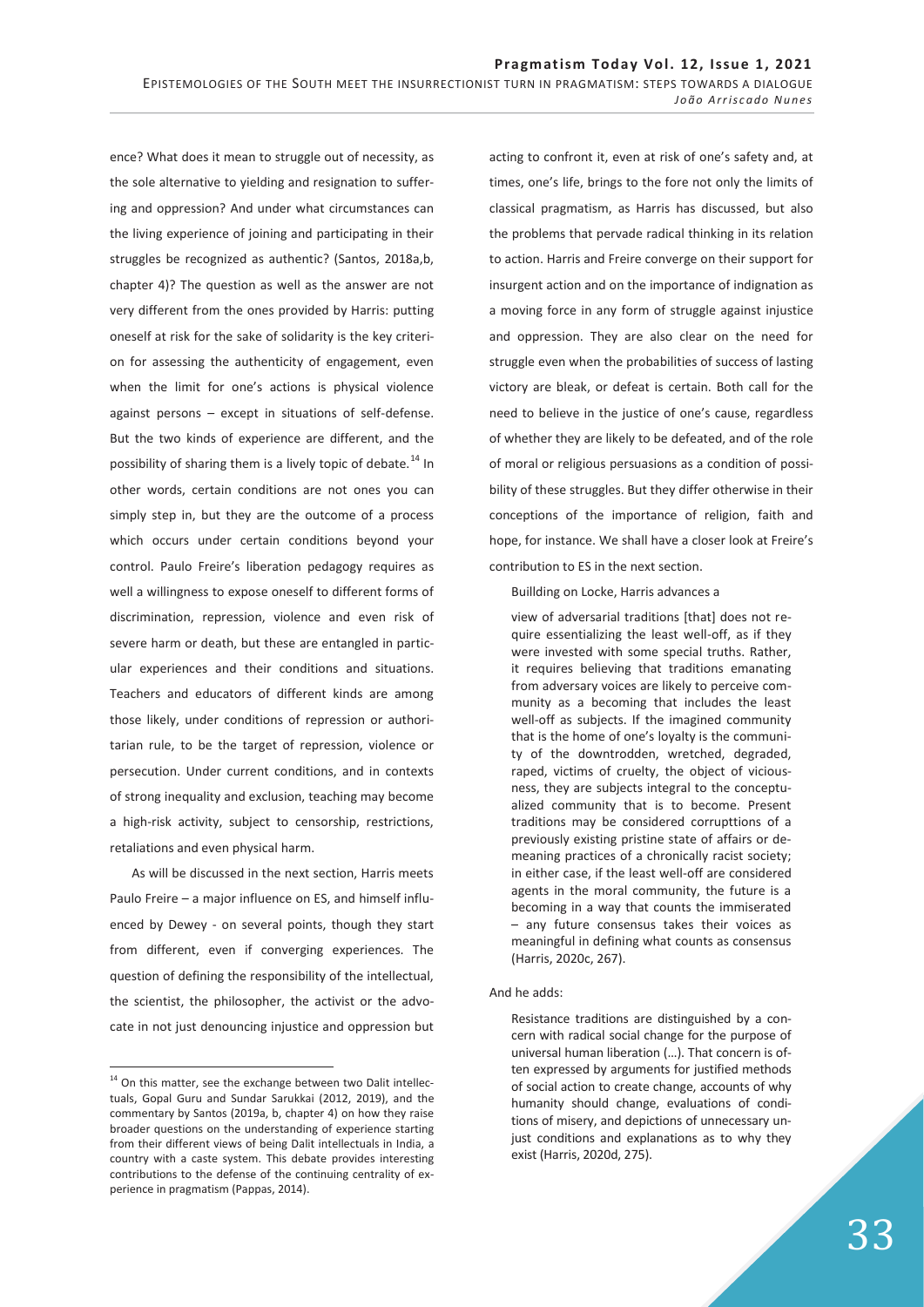Harris adds a crucial point which is of particular interest in discussions within a broadly understood domain of postcolonial approaches, and whose salience in current struggles for memory and recognition of historical and ongoing collective suffering associated with colonialism has amplified its public visibility: archives and landmarks of colonial memories and narratives, such as statues and other artifacts. Here is how Harris states his case:

We need a trace. It is a compelling need. It describes the agency of our ancestors. There is a need to know that our ancestors were agents, whether successful insurrectionists, captured slaves, entrepreneurs, or basket weavers. It is a condition of our being. It is what makes our lives existentially meaningful to us. We record the meaning, not the universe. An image of the future gives the sacrifices of the present a meaning and purpose. One feature of Locke's philosophy provides a way to see why traces, embedded in the records of archives, have an import far beyond the sheer fact of records as memories and why they have that import in a way that has nothing to do with contributing to a linear history in a moral universe (…). [O]ne import of the sheer existence of archives as repositories is that they are at least in some cases simultaneous local tradition sustainers and crafters, thereby making possible an accord of dignity and honor to the peoples who authored the collection. That is their trace. (…) Even if citizens are caused to become agents of resistance, their resistance is nonetheless in tandem with the terrain that is not pre-given – their trace is the consequence of their agency (Harris, 2020d, 281-282).<sup>15</sup>

A further and significant question raised by insurrectionist approaches is that of *representative heuristics* and its effects, and in particular how it relates to the positive defense of differences across groups or collectives against destruction, ethnocide or harm. As stated by Harris, "there are no revolutions or insurrections without representative heuristics, that is, without women who see themselves as representing 'women' as an objective category, without persons who see themselves as representing the interests of the poor, without workers who see themselves as the embodiment of meritorious traits,

and without environmentalists who see themselves as pressing for the best interest of all sentient beings by pressing for the interests of environmentalists" (Harris, 2020a, 182). This requires a conception of groups that does not reify them, but also recognizes their existence as historically constituted collectives - Black people, Dalits, Roma, indigenous and First Peoples, and any group, community or population calling for recognition of their collective existence.

## **The Freirean connection**

The relevance of Paulo Freire's work for our discussion does not just lie in his acknowledged debt to Deweyan pragmatism, but also in the central place he holds as a major inspiration for ES and the way he managed to work through the tension between struggle and dialogue, insurgency and democracy.<sup>16</sup>

Freire's lifework is pervaded by the tension between struggle and dialogue, the denouncing of oppression in all its forms and the announcing and enactment of a vision of democracy that bears a strong mark of Deweyan conceptions. The centrality of education and learning, and his recurrent use of the term *pedagogy* to describe his engagements with oppression and injustice as well as his commitment to democracy should not be allowed to conceal his broader influence in matters ranging from epistemology to politics, ethics and communication, among others. This pervasive influence is felt in the conspicuous presence of Freire-inspired approaches in popular education and in participatory, collaborative and nonextractivist forms of research. Many of these draw explicitly on ES, which in turn draws on readings of Freire (Santos, 2018a, b, chapter 11). My own experience as a researcher committed to the kind of collaborative, non-

-

-

 $15$  This signals another topic for a productive debate, the question of archives and their importance for both imperial/hegemonic projects and for the task of demonumentalizing hegemonic forms of knowledge. See the discussion in Santos, 2018a, b, chapter 9.

<sup>&</sup>lt;sup>16</sup> A series of collections of previously unreleased writings and assembling public interventions during the later years of Freire's life have been published after his death in 1997. They provide important clues and materials that help in clarifying the development of his thinking and action over time and across the different contexts he was involved with, including responses to critiques to the limits of his earlier positions (Freire, 2000, 2001, 2005a).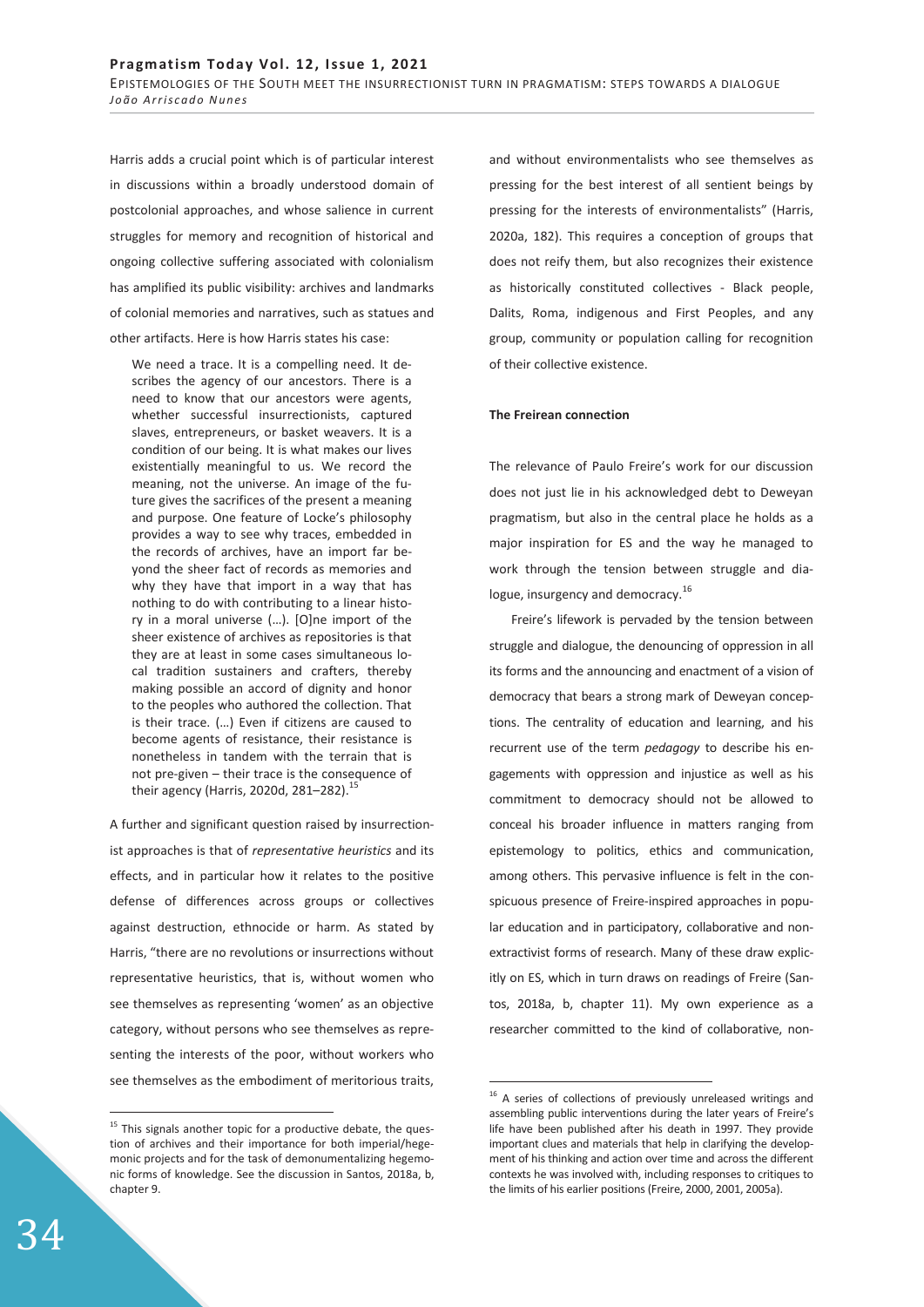extractivist research advocated by ES - in engagements with struggles and initiatives related to health, environment and popular education in Brazil – has been deeply influenced and inspired by Freire's work.

Freire's upbringing in a Christian-catholic environment in Northeastern Brazil was a major influence in his outlook and commitment, and its mark is visible Freire's particular blend of thinking and intervening which included Christian-inspired progressivism, a proximity to radical political action inspired by marxism and liberation struggles throughout the world and an approach to education with a lasting imprint of Dewey's work.

Dewey's imprint is apparent in Freire's early contributions to education policies in Brazil in the late 1950s and early 60s, and in particular his pioneering and renowned work on adult literacy and education. Dewey's influence on Freire has often been credited to Freire's proximity to the work of Anísio Teixeira, a leading figure in the debates and experiences on the reform of education in Brazil. Beyond direct references to Dewey, Freire revealed, throughout his life and work, an affinity with Dewey's ideas on education which has been largely commented on. His commitment to education during what came to be known the Populist Era in Brazil was influenced by Dewey, but mostly through the work of Brazilian reformers who were in turn inspired by Dewey, such as Anísio Teixeira or Lourenço Filho (Munaro, 2021, 211). There is a tendency across comments on Dewey and Freire to treat their relation as one of affinity or converging views. Munaro summarizes thus a widely shared account of Dewey's influence on Freire: "… Deweyan thought echoed directly and indirectly in Freire's work as an announced research field that was scarcely explored in the attempt to understanding how Deweyan thought contributed to the conceptual weaving of democracy and education" (Munaro, 2012, 211).

Dewey's influence is particularly visible in Freire's work on adult literacy in the late 1950s and early 60s. Beisigel (2008), in what remains the best account of Freire's early work and its political and social context, offers a comment that goes in the same direction, referring to the direct and indirect influence of Dewey on the popular education initiatives in Northeastern Brazil during the Populist Era. Freire's work on rural extension while in exile in Chile and his later work on education reform and politics after his return to Brazil bear the same mark, even if not explicitly acknowledged. Munaro (2012) proposed a comparative analysis of Dewey's and Freire's work as a way of addressing their commonalities and differences and of assessing possible Deweyan influences on Freire's oeuvre. He signals the explicit reference to Dewey in Freire's 1959 dissertation, along with reference to a number of authors who were influenced by Dewey (see as well Feinberg and Torres, 2001).

Munaro calls for a comprehensive engagement with Freire's work powered by two questions: which Deweyan conceptions are to be found in Freire's work? And to what new uses does Freire appropriate Dewey's work?

Freire's approach to adult education and literacy was pervaded by a sense of learning as a practice based on active and participatory, collective approaches, and building on the discovery of generative words and definition of generative themes based on the vocabulary of subjects and worked through with them. *Conscientization* as the name of the process of becoming a subject of one's life, of reading the word and the world, was the explicit aim of the process, in what can easily be compared to Dewey's call for intelligent action. This occurred in a context where the idea of development and the role of literacy and education in it converged with attempts at broadening the franchise in order to create the conditions for development to find room and energy. The process, however, was interrupted by the 1964 military coup and the establishment of a military-civil dictatorship which ruled over Brazil for the next two decades.

In the late 1960s, and after having been forced into exile, Freire's approach to education took a radical turn, influenced by an increasing proximity to poverty stricken, immiserated and exclude populations in the Third World, and with the rising tide of insurrectionist and revolutionary resistance and upheaval, especially in Latin America. The most powerful, lasting and influential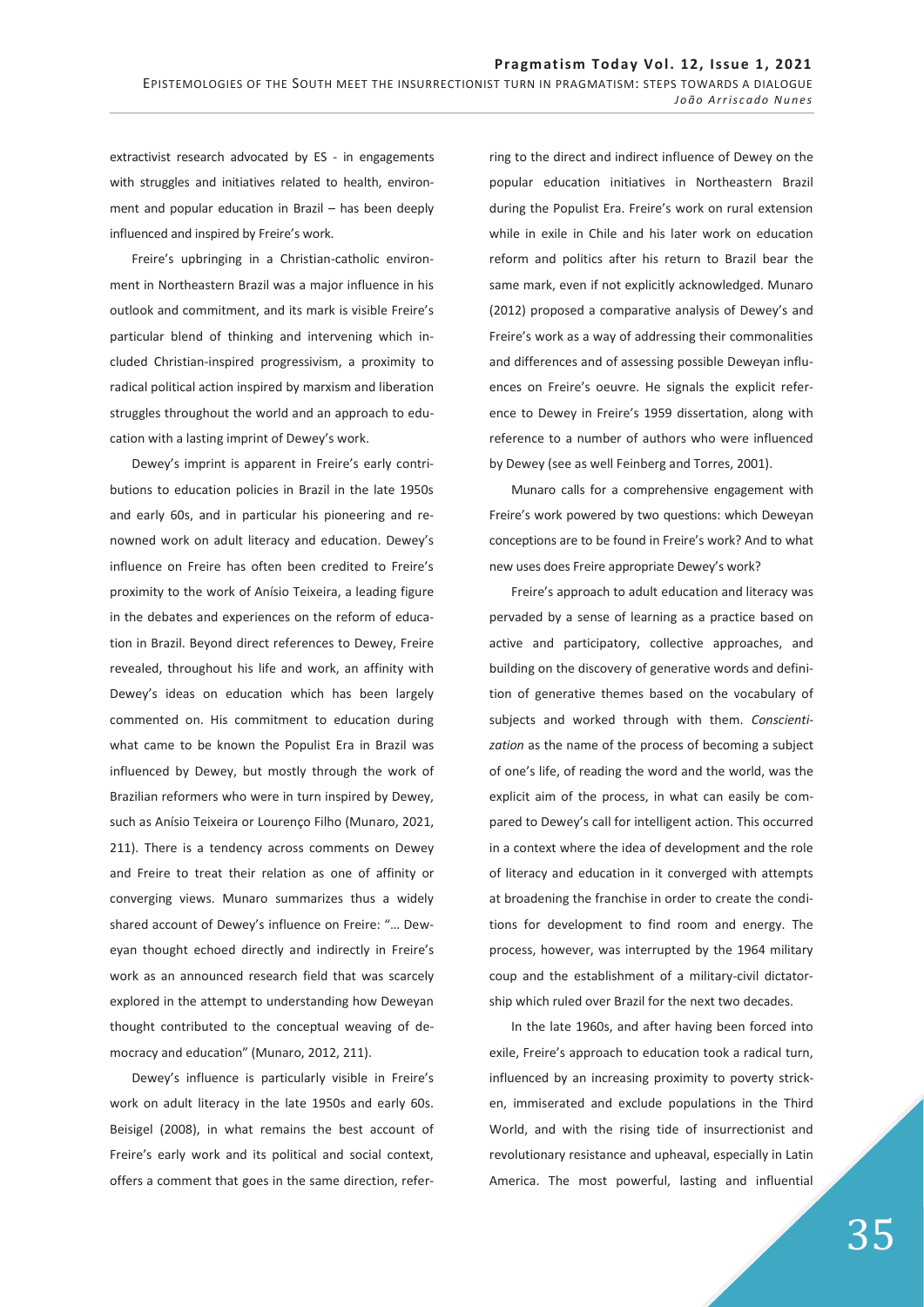statement of this period is *Pedagogy of the Oppressed*  (2005b), a work which still bears a recognizable mark of Deweyan contributions to conceptions of learning. But it also shows how the experience of oppression and dispossession may breed knowledge. In one crucial aspect, Freire departs from the Deweyan progressive-meliorist approach: the centrality of insurgency and struggle as a condition for conscientization. This brought to the fore a key problem for progressive approaches to democracy and education: the divide between metropolitan populations and societies and the massive exclusion of what at the time was called the Third World, or, in Freire's terms, the oppressed. This came to be a major influence on the notion of abyssal divide and abyssal exclusion which is a central and differentiating feature of ES. The figure of the oppressed, broadening the range of those under the sway of capitalism and colonialism beyond the traditional Marxian working class (and hinting at Gramsci's subaltern or Fanon's wretched of the Earth), signaled a move towards a conception of education which was to be promoted well beyond institutionalized education and schools. Over the following years, Freire incorporated into his view the insights and the experiences of dealing with colonialism, racism, sexism and patriarchy and all forms of oppression and violence. Freire's approach to education, to the role of experience, to participatory research and to a broadening of what counts as knowledge opens up a promising dialogue with radical and insurrectionist approaches within pragmatism, including Locke's critical pragmatism and Harris's philosophy born out of struggle and all of the insurrectionist tradition the latter claims. Recent collections of interventions, letters, interviews or public presentations, posthumously organized and published, highlight themes that were recurrent in Freire's life and work, but seemed to acquire new salience in the later years of his life, expressed in his singular idiom, bringing together the force of indignation, the hope for possible futures as dreams and instances of unprecedented but viable worlds or situations (*inédito viável*), the shaky path of tolerance or the horizon of liberation. All this in a play without guarantees between

autonomy and duress, appeals to dialogical engagement and calls for struggle. These are, I shall argue, key topics for rethinking Freire's resonance with the concerns of pragmatism in a Deweyan key, but also with the critical and insurrectional challenges to classical pragmatism.

One significant theme that is recurrent and pervades all of Freire's work is his concern with the aesthetic and affective dimension of learning, knowing and acting. His conception of knowledge arising from the inextricable relation of reason and affect is central to the notions of *sentipensar* - literally, feeling-thinking, borrowed from another major influence, the Colombian sociologist and pioneer of participatory action-research Orlando Fals Borda - or *corazonar*, a concept arising from indigenous peoples of the Andean region (Guerrero, 2016; Santos, 2018a, b, chapter 5). These, in turn, underpin the advocacy, by ES, of its conception of researching *with* – rather than *on* – communities, groups and social movements, involving all senses in the acts of learning and knowing through listening, touching, seeing, tasting and smelling, reason and affect. One is reminded, here, of the importance of faith and religion as sustaining the motivational force behind struggle and insurrection. Carter (2003: 61-62), in a comment on Harris, notices how the calls to insurrection mentioned by Harris in his discussion of Black traditions of resistance in the context of the United States (but one finds the same trend in other contexts as well) are associated, for the most part, with movements of a religious nature or background. This calls for an acknowledgment of the limits of reasoning as a way of turning the recognition of injustice into calls to action, even if the odds are against their success. Faith and a kind of hope that acknowledges these odds appear as well as crucial resources in Freire's calls for struggle, and their role in different experiences of insurgency in different countries, regions and continents is well-documented.

Culture circles as venues for learning and knowing, deep listening, the relation between knowledge and ignorance and the incompleteness of all forms of knowledge, the relation between the word and the world,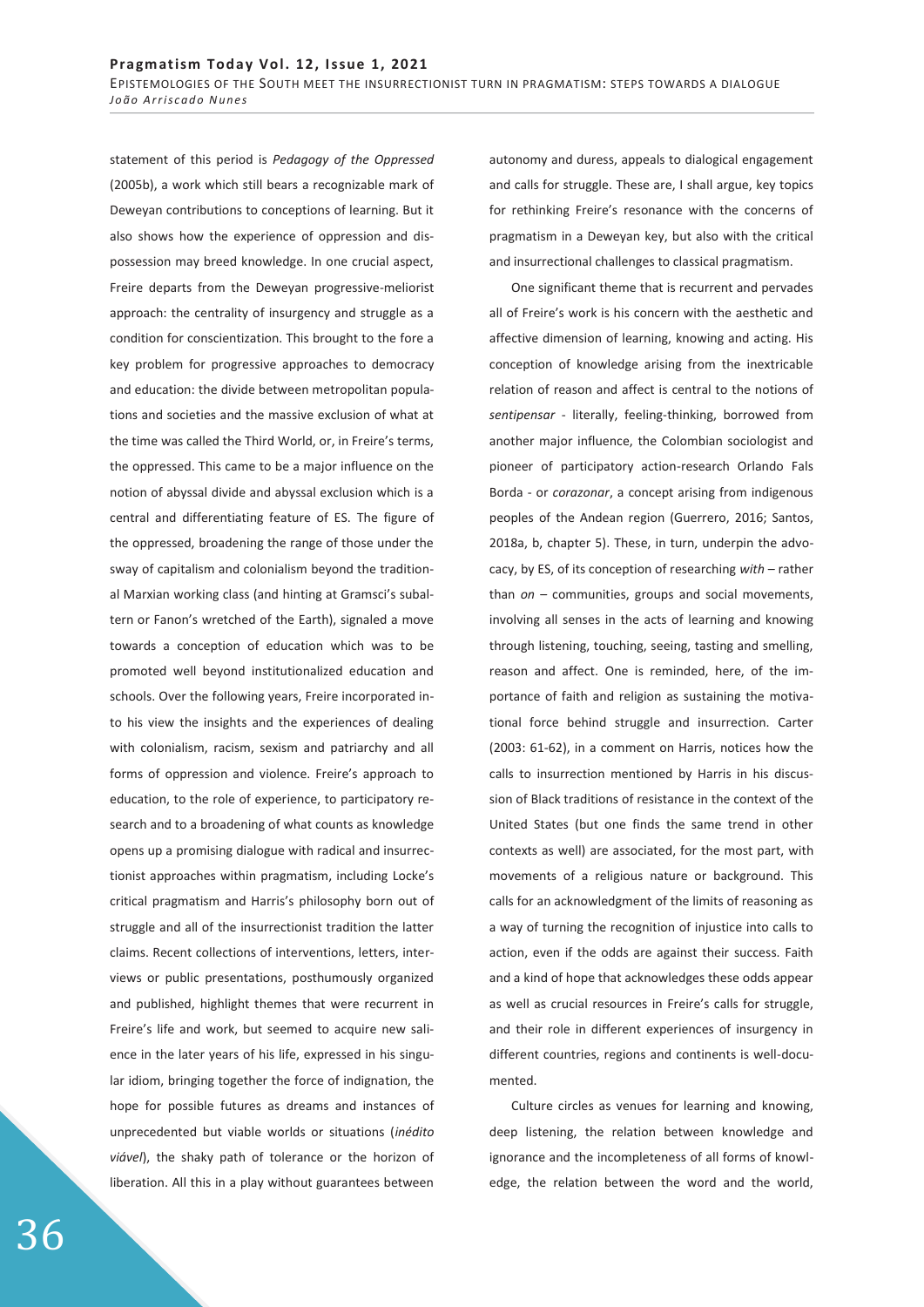reason and affect, the importance of the aesthetic in social life, the recognition of the diversity of forms of democratic and community life are part of the lasting legacy of Freire's lifework and founding influences in ES, and they come close to topics dear to Deweyan and Lockean versions of pragmatism.

This Deweyan mood, though, was tempered by, and stood in tension with, a radical commitment to those he named the oppressed, which is most visible in *Pedagogy of the Oppressed* (PO), one of the most influential texts of all times in the fields of education and human an social sciences. PO bears a strong imprint of the time of his writing, amidst the upheavals in Latin America following the Cuban revolution and insurrections in several countries where what Eduardo Galeano aptly named the opening veins of Latin America were associated with US imperialism and dictatorships and authoritarian rule, and more widely with Third World struggles against colonialism and for national liberation.

The radical edge of PO has proved to be remarkably relevant until the present, at a time of the normalization of a state of exception for most of the world population. But it raises the question of whether Freire's commitment to conceptions of education and democracy inspired by Dewey fit comfortably with that radical move. In how far did it pull him away from Dewey's reformist and meliorist approach, and from pragmatism as a philosophical current? A different question, however, could be asked: are there versions of pragmatism that resonate with those features of the Freirean approach that seem to move away from Deweyan conceptions?

The answer is yes, but with qualifications. Again, we face here the question of affinity, resonance and convergence, rather than direct or indirect influence. If we take this path, we get to recognize some familiar features of Freire's later work in Alain Locke's critical pragmatism and in Leonard Harris's philosophy born out of struggle. Over time, the category of the oppressed seemed to morph into categories subject to representtative heuristics, with its broadening and diversification, encompassing a range of forms of violence, suffering, injustice and discrimination, from race and gender to nationality, ethnicity, religion, sexual orientation and others.

Freire's affinity with Dewey's approach to knowledge persists, to be sure, in his conception of the continuity of experience-based knowledge and critical knowledge, characterized by what Freire calls overcoming (*superação*), rather than rupture. But In fact, that passage is a possible outcome of encounters between forms of scientific/critical knowledge and common sense knowledge. The starting point, though, always comes from the experience of subjects and their capacity to "read the world". Both kinds of knowledge are characterized as configurations of knowledge and ignorance, whereby each kind displays knowledge and ignorance of different things Freire, 2000, 106). The process of conscientization provides a description of how these forms of knowledge mutually engage. The distinction between banking education and dialogical-problematizing education at the core of Freire's pedagogy and epistemology resonates strongly with Dewey's conception of active learning and intelligent action as a counterpoint to the conformist and instrumental conception of learning and knowledge that underpins hegemonic forms of education. Culture circles, generative words, generative themes were the main tools of this approach.

A partial convergence of Dewey and Freire which also displays a key difference is the notion of situation as the setting of intelligent action (for Dewey) and insurgentliberatory action (for Freire). For Dewey, the identification of an indefinite situation and its definition as problematic situation lies at the core of how to produce knowledge aimed at responding to the situation while learning in the process. The capacity to think that brings up original ways of dealing with a situation, as stated by Dewey, does not consider how these new or original thoughts and the actions that they lead to may sustain or reinforce relations of domination, oppression, discrimination or exploitation, or how they can foster or support the struggle against oppression. For Freire, limit situations, such as those that have become permanent features of the life of the oppressed, when the possibility of a decent living and free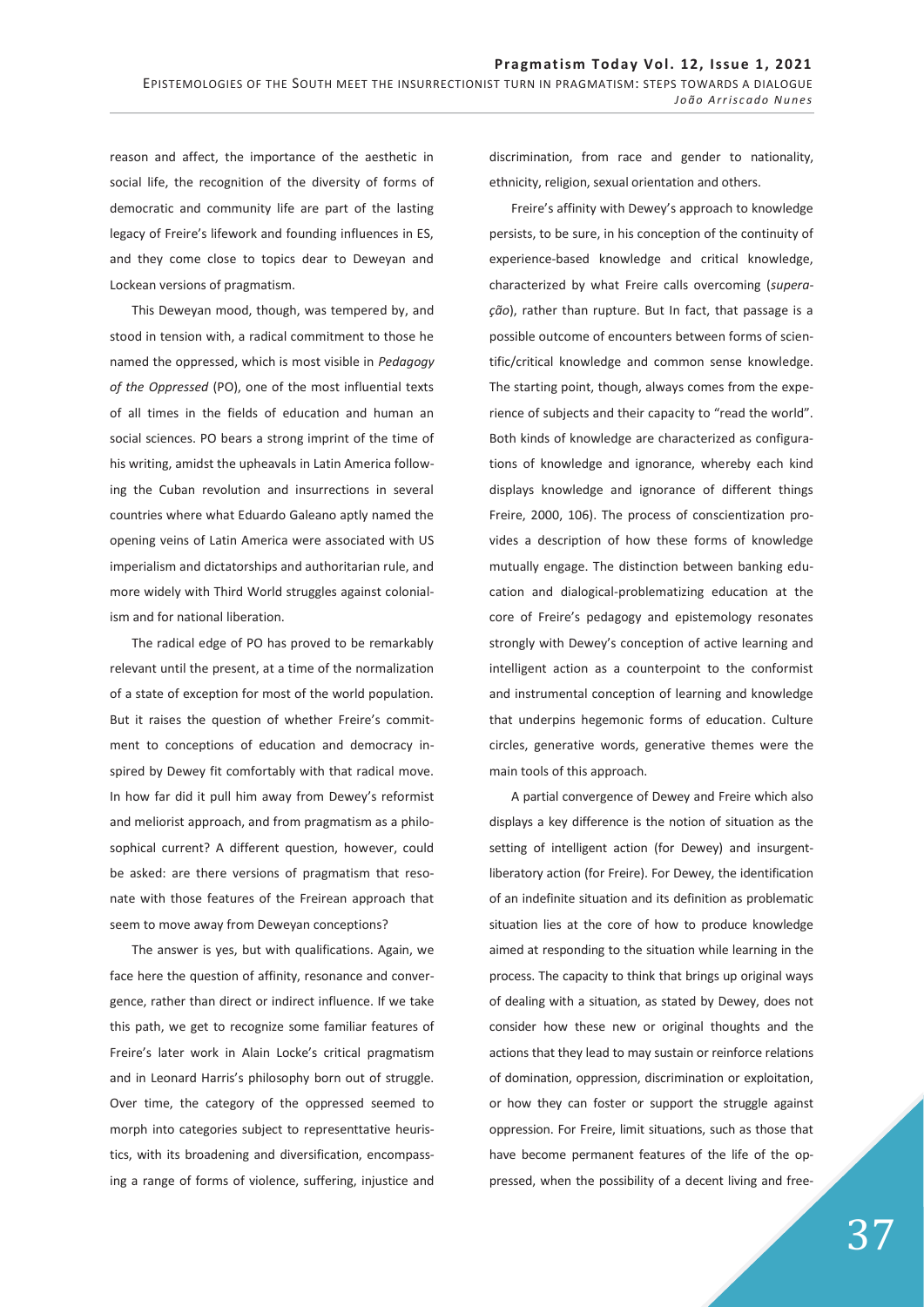dom seem unreachable, challenge conformism and associate knowledge and learning with struggle. A statement of Freire's valuing of experience-based knowledge is his description of the knowledge of slum-dwellers, a setting where "one learns soon enough that only through sheer stubbornness is it possible to weave a life where it is nearly absent or denied – with deprivation, with threat, with despair, with offense and pain" (Freire, 2000, 77).

A consequence of Freire's work with the oppressed is a permanent feature of his lifelong commitment to the cause who those who suffer and struggle, run through by a tension between the creation of forms of solidarity that allow the oppressed to emerge as subjects of their own histories, working through their differences and conceptions of community, and his strong endorsement of and participation in forms of struggle whose prime mover is the denouncing of injustice, suffering and violence in its diverse forms and the struggle to defeat them, even when the odds seem to be against them. Hope thus figures prominently in the vocabulary of liberation proposed by Freire, in ways and with connections to struggles which join Leonard Harris's conception of struggle. But a difference that would deserve further scrutiny is the claim by Freire of the possibility, through struggle, to bring about what he calls *inédito viável*. In several passages of a work that extends over decades, Santos echoed the Freirean call through his notion of utopias that are utopias only as long as they have yet to be made real.

### **Looking forward…**

Recent debates within pragmatism have inspired a move towards radical conceptions of pragmatist philosophy. They have revisited the classics, but have also explored the relations between other radical approaches and struggles and their convergence with pragmatism, in particular the insurrectionist traditions. These are likely to remain important interlocutors for an ongoing dialogue with Epistemologies of the South and to help shape ongoing work on a diversity of topics defined by both their importance and their urgency. The current situation of a convergence and synergy of crises commonly described through the shorthand "Covid-19 pandemic" has brought to the fore with unprecedented visibility a range of issues that have been ongoing concerns of both pragmatism and ES. A provisional and necessarily incomplete list would include topics like justice and injustice, epistemologies and ontologies, knowledges and experiences, ecologies of knowledges and practices, exclusion, violence and suffering, experiences of resistance and struggle, conceptions of dignity, forms of democracy and citizenship, aesthetics, the question of hope and its relation to struggle, among other topics. The convergences and differences explored in this paper may thus be read as an invitation to further discussions and joint engagements with the challenges that are before us.

# **References**

- Beisiegel, Celso de Rui 2008. *Política e Educação Popular: A Teoria e a Prática de Paulo Freire no Brasil* [*Politics and Popular Education: The Theory and Practice of Paulo Freire in Brazil*]. Brasília: Liber Livro (4th revised edition).
- Benjamin, Walter. 1969. Theses on the Philosophy of History. In *Illuminations*. Edited by Hannah Arendt. New York: Schencken, 253–264.
- Dewey, John. 1997 [1925]. *Experience and Nature*. Chicago & La Salle, IL: Open Court.
- Carter, Jacoby Adeshei. 2013. The Insurrectionist Challenge to Pragmatism and Maria W. Stewart's Feminist Insurrectionist Ethics. *Transactions of the Charles S. Peirce Society*, 49(1): 54–73.
- Dieleman, Susan, Rondell, David, and Voparil, Christopher (eds.). 2017. *Pragmatism and Justice*. New York: Oxford University Press.
- Feinberg, Walter, and Torres, Carlos Alberto. 2001. Democracy and Education: John Dewey and Paulo Freire. *Education Practice and Theory*, 23(1): 25–37.
- Freire, Paulo. 2000. *Pedagogia da Indignação: Cartas Pedagógicas e Outros Escritos* [*Pedagogy of Indignation: Pedagogical Letters and Other Writings*]. São Paulo: Editora UNESP.
- Freire, Paulo. 2001. *Pedagogia dos Sonhos Possíveis* [*Pedagogy of Possible Dreams*]. Edited by Ana Maria Freire. São Paulo: Editora UNESP.
- Freire, Paulo. 2005ª. *Pedagogia da Tolerância* [*Pedagogy of Tolerance*].Edited by Ana Maria Freire. São Paulo: Editora UNESP.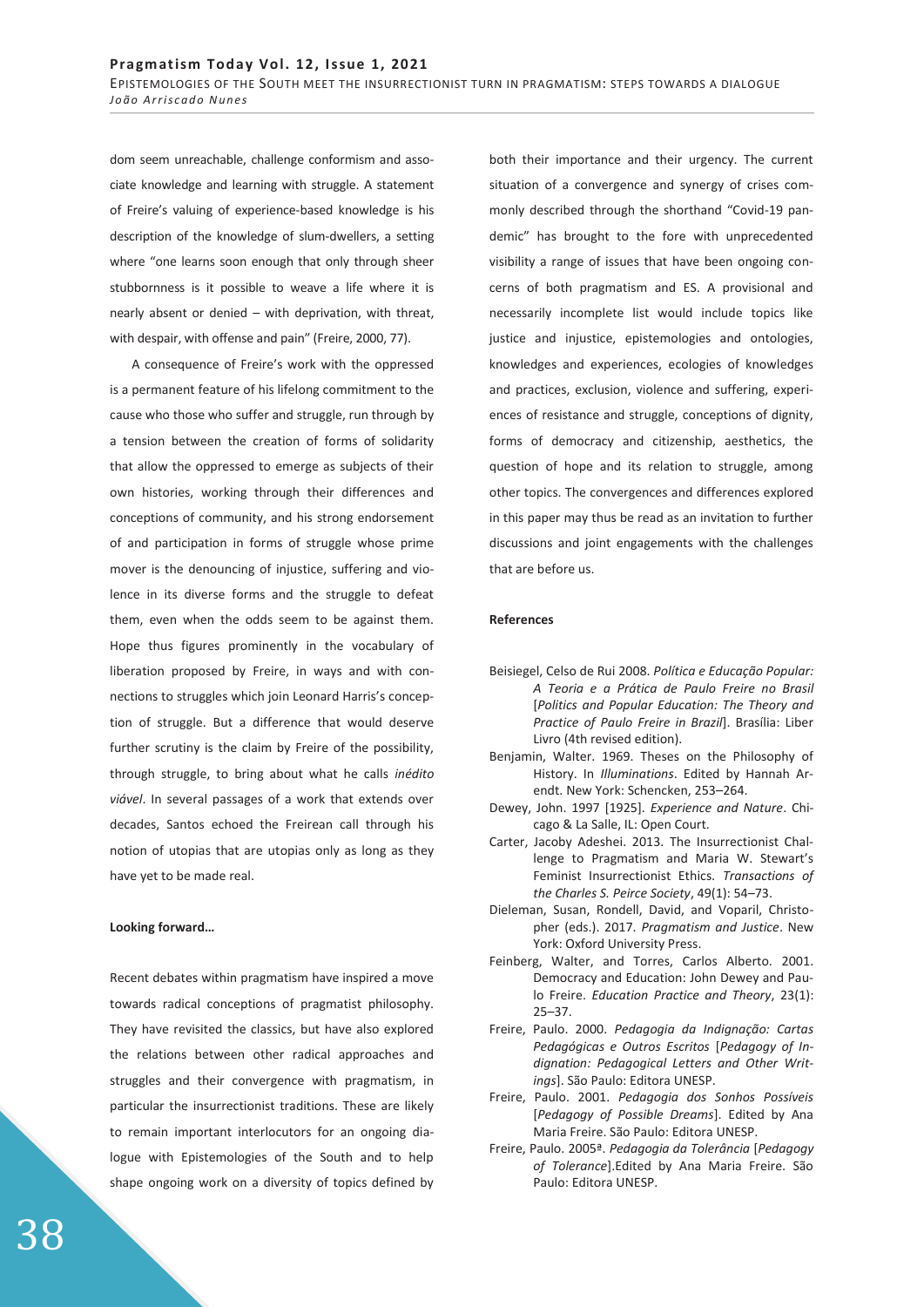# **Pragmatism Today Vol. 12, Issue 1, 2021**

EPISTEMOLOGIES OF THE SOUTH MEET THE INSURRECTIONIST TURN IN PRAGMATISM: STEPS TOWARDS A DIALOGUE *João Arriscado Nunes*

- Freire, Paulo. 2005b [1970]. *Pedagogy of the Oppressed*. 30<sup>th</sup> Anniversary Edition. New York and London: Continuum.
- Guru, Gopal, and Sarukkai, Sundar. 2012. *The Cracked Mirror: An Indian Debate on Experience and Theory*. New Delhi: Oxford University Press.
- Guru, Gopal, and Sarukkai, Sundar. 2019. *Experience, Caste, and the Everyday Social*. New Delhi: Oxford University Press.
- Harris, Leonard (ed.), 1989. *The Philosophy of Alain Locke: Harlem Renaissance and Beyond*. Philadelphia: Temple University Press.
- Harris, Leonard (ed.). 1999. *The Critical Pragmatism of Alain Locke: A Reader on Value Theory, Aesthetics, Community, Culture, Race, and Education*. Lanham, MD: Rowman & Littlefield Publishers.
- Harris, Leonard. 2020a [2002]. Insurrectionist Ethics: Advocacy, Moral Psychology, and Pragmatism. In *A Philosophy of Struggle: The Leonard Harris Reader*. Edited by Lee A. McBride III. London & New York: Bloomsbury, 175–87.
- Harris, Leonard. 2020b [2018]. Can a Pragmatist Recite a *Preface to a Twenty Volume Suicide Note*? In *A Philosophy of Struggle: The Leonard Harris Reader*. Edited by Lee A. McBride III. London & New York: Bloomsbury, 189–211.
- Harris, Leonard. 2020c [1997]. The Horror of Tradition or How to Burn Babylon and Build Benin While Reading a *Preface to a Twenty Volume Suicide Note*. In *A Philosophy of Struggle: The Leonard Harris Reader*. Edited by Lee A. McBride III. London & New York: Bloomsbury, 249–271.
- Harris, Leonard. 2020d [2014]. Telos and Tradition: Making the Future – Bridges to Future Traditions. In *A Philosophy of Struggle: The Leonard Harris Reader*. Edited by Lee A. McBride III. London & New York: Bloomsbury, 273–286.
- McBride III, Lee A. (ed.). 2020. *A Philosophy of Struggle: The Leonard Harris Reader*. London and New York: Bloomsbury.
- Martins, Bruno Sena. 2021. Revisiting the Bhopal disaster: Times of violence and latitudes of memory. In *The Pluriverse of Human Rights: The Diversity of Struggles for Dignity*. Edited by Boaventura de Sousa Santos and Bruno Sena Martins. London & New York: Routledge, 85–105.
- Medina, José. 2004. Pragmatism and Ethnicity: Critique, Reconstruction, and the New Hispanic. In *The Range of Pragmatism and the Limits of Philosophy*. Edited by Richard Shusterman. Malden, MA & Oxford: Blackwell Publishing, 112–43.
- Medina, José. 2011. Pragmatic Pluralism, Multiculturalism, and the New Hispanic. In *Pragmatism in the Americas*. Edited by Gregory Fernando Pappas. New York: Fordham University Press, 199–226.
- Medina, José. 2013. *The Epistemology of Resistance: Gender and Racial Oppression, Epistemic Injustice, and Resistant Imaginations*. Oxford & New York: Oxford University Press.
- Medina, José. 2017. Pragmatism, Racial Injustice, and Epistemic Insurrection: Toward an Insurrectionist

Pragmatism. In *Pragmatism and Justice*. Edited by Susan Dieleman, David Rondell, and Christopher Voparil. New York: Oxford University Press, 197– 213.

- Munaro, Darcísio Natal. 2012. Democracia e Educação: Aproximação entre as Ideias de John Dewey e Paulo Freire [*Democracy and Education: An Approach Between the Ideas of John Dewey and Paulo Freire*]. *Cognitio – Estudos*, 9(2): 205–226.
- Nunes, João Arriscado. 2009. Rescuing Epistemology. *RCCS Annual Review*, 1: 95–120.
- Nunes, João Arriscado, and Louvison, Marília. 2020. Epistemologias do Sul e Descolonização da Saúde: Por uma Ecologia de Cuidados na Saúde Coletiva [*Epistemologies of the South and Decolonization of Health: For an Ecology of Care in Collective Health*] *Saúde e Sociedade*, 29 (3). DOI 10.1590/S0104-12902020200563.
- Nunes, João Arriscado. 2021. "A Being That was Not Made to Suffer": On the Difference of the Human and the Differences Between Humans. In T*he Pluriverse of Human Rights: The diversity of struggles for dignity*. Edited by Boaventura de Sousa Santos and Bruno Sena Martins. New York & London: Routledge: 42–61.
- Pappas, Gregory Fernando (ed.). 2011. *Pragmatism in the Americas*. New York: Fordham University Press.
- Pappas, Gregory Fernando. 2014. What Difference can 'Experience' Make to Pragmatism? *European Journal of Pragmatism and American Philosophy*, VI(2): 200–227.
- Pappas, Gregory Fernando. 2017. Zapatismo, Luís Villoro, and American Pragmatism on Democracy, Power, and Injustice. *The Pluralist*, 12(1): 85–100.
- Rouse, Joseph. 1966. Beyond Epistemic Sovereignty. In *The Disunity of Science: Boundaries, Contexts, and Power*. Edited by Peter Galison and David J. Stump. Stanford: Stanford University Press.
- Santos, Boaventura de Sousa. 1995. *Toward a New Common Sense: Law, Science, and Politics in the Paradigmatic Transition*. New York: Routledge.
- Santos, Boaventura de Sousa (ed.). 2005. *Democratizing Democracy: Beyond the Liberal Democratic Canon.* London: Verso.
- Santos, Boaventura de Sousa (ed.). 2006. *Another Production is Possible: Beyond the Capitalist Canon.* London: Verso.
- Santos, Boaventura de Sousa. 2007a. Beyond Abyssal Thinking: From Global Lines to Ecologies of Knowledges. *Review*, XXX, 1: 45–89.
- Santos, Boaventura de Sousa (ed.). 2007b. *Another Knowledge is Possible: Beyond Northern Epistemologies.* London: Verso.
- Santos, Boaventura de Sousa (ed.). 2007c. *Cognitive Justice in a Global World: Prudent Knowledge for a Decent Life*. Lanham: Lexington Books.
- Santos, Boaventura de Sousa (ed.). 2010. *Voices of the World*. London: Verso.
- Santos, Boaventura de Sousa. 2014. *Epistemologies of the South: Justice Against Epistemicide*. Boulder & London: Paradigm Press.